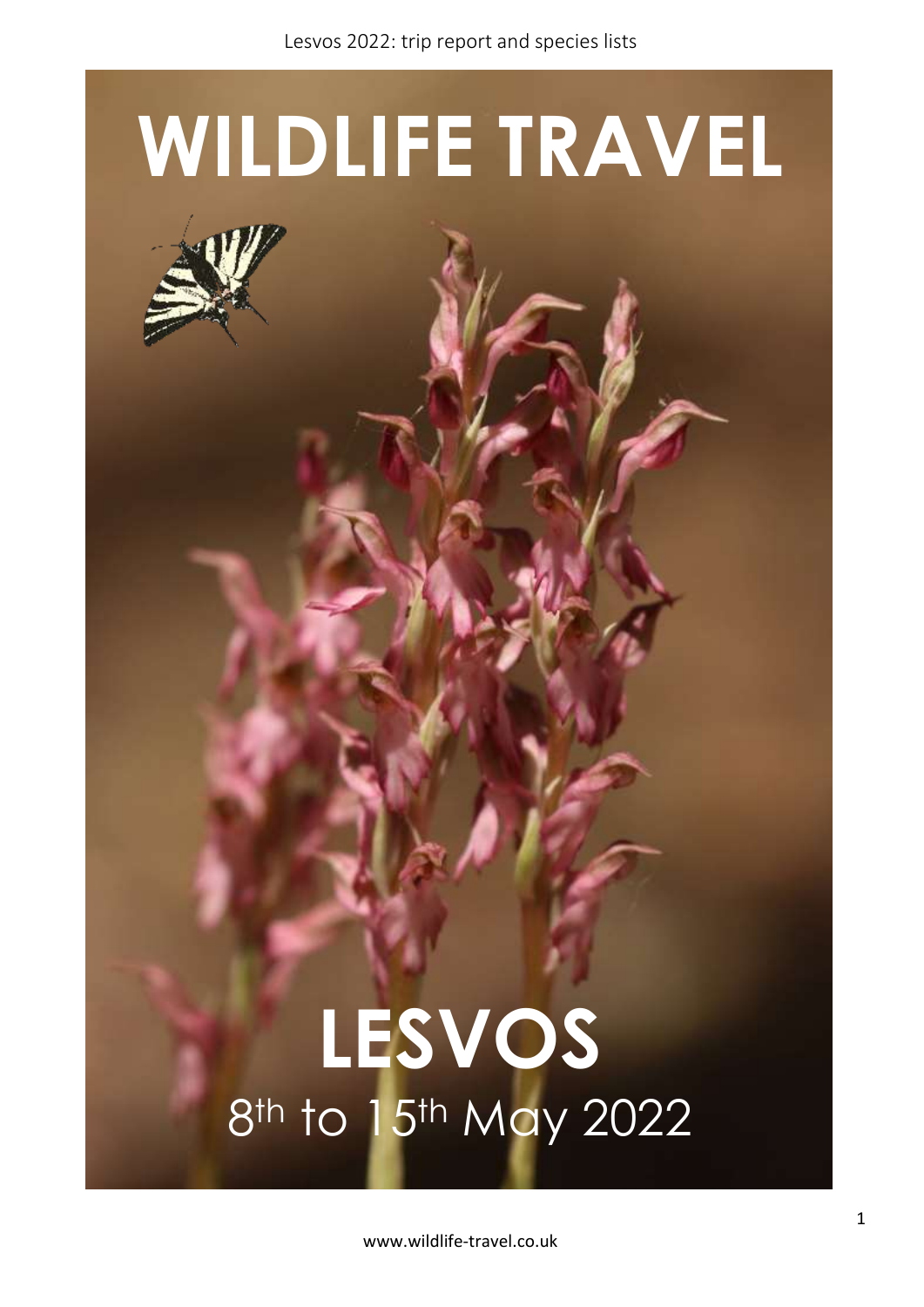Leaders Philip Precey **Derbyshire** 



A gallery of photos from the trip is at *www.flickr.com/photos/wildlifetravel/albums/ 72177720298854728*

Front: Holy Orchid (*Anacamptis sancta).* Above: Greater Flamingos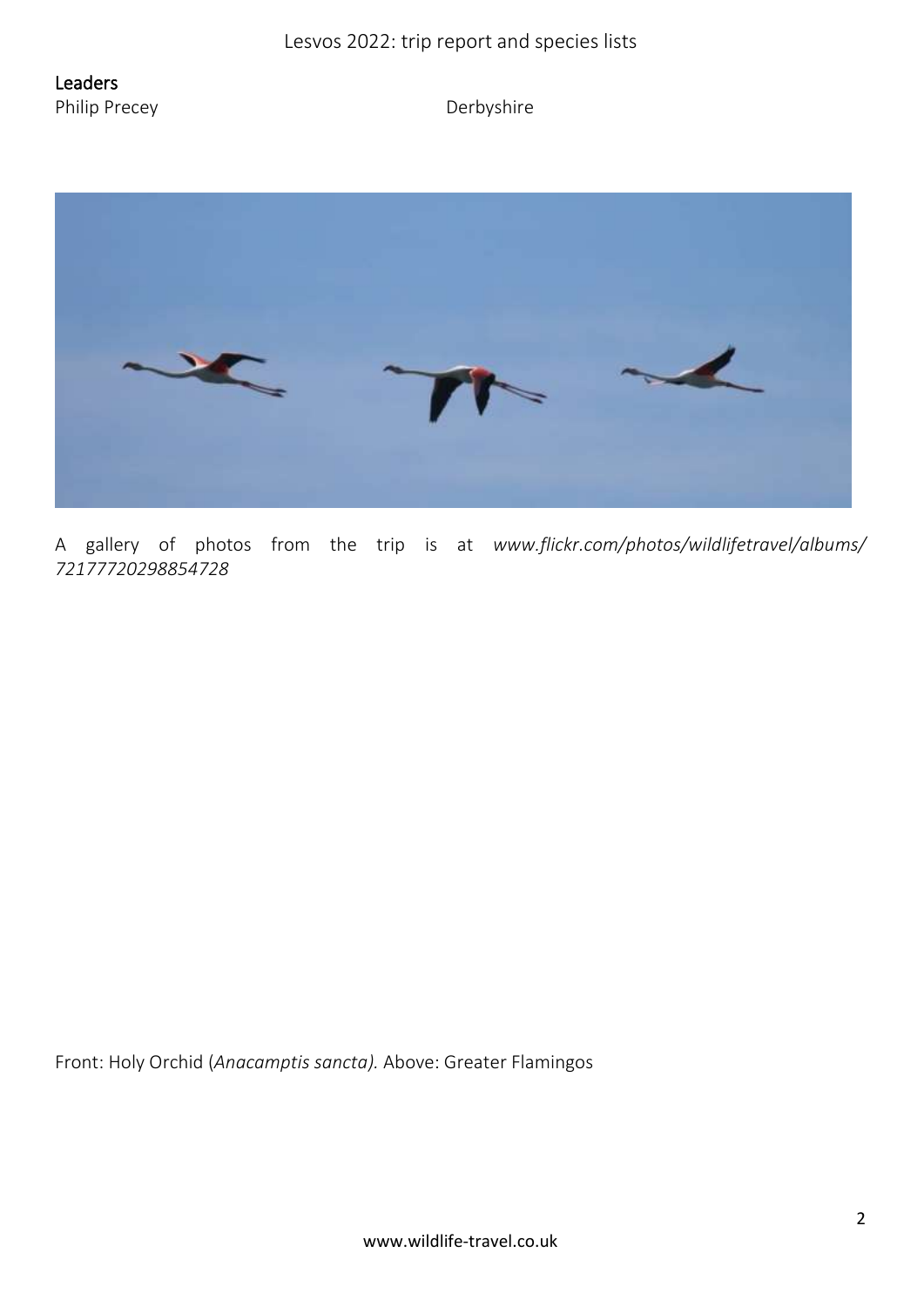#### Day One: 8<sup>th</sup> May. Arrival in Lesvos

An early start had us on our way to Greece, and the blue seas and blue skies of Lesvos. The bus whisked us across the island to our 'home' in Skala Kallonis, where, after settling into our rooms, we headed straight out for a wander around the local area.

In the hotel grounds, the palm trees were home to nesting colonies of Spanish Sparrows, while House Sparrows were setting up home under the eaves. A Nightingale singing at full throttle from a pine in the garden was the first of many during the week.

Down to the 'pool', where what was once a small lake has in recent years silted up and filled in with rushes and grasses, and is now a damp swampy meadow. There is now no open water visible from the surrounding roads, although the site was still damp enough to attract a passing Marsh Harrier, with singing Reed Warblers from the taller reeds. A similar but more cyclical scratchy song was coming from the tamarisk bushes, and the particularly un-prepossessing Eastern Olivaceous Warbler.

Amongst the rushes, we also found good numbers of Dark Spreadwing, an interesting little damselfly with a fondness for shallow, brackish waters that dry up during the summer… exactly the conditions they find here! Alongside plenty of the dark, bluey Dark Spreadwings was a single, paler Migrant Spreadwing, with a smartly striped thorax and no blue 'pruinescence'.

After reading about them on one of the town's interpretative panels, a request was made for a terrapin, and almost immediately afterwards we found terrapins aplenty in a ditch: stripe-necked Balkan Terrapins of all sizes, from a couple of tiny, beady-eyed youngsters to some decent sized old animals; and a single European Pond Terrapin, with his spotty chin and rather blank expression.

After a full circuit of the pool, and not entirely certain what time zone or meal time we were in, we headed back to the hotel.

#### Day Two: 9<sup>th</sup> May. Skala Kallonis

Skala Kallonis is sandwiched in between two rivers: the Christou River to the west, and the Tsiknias River to the east. Our wanderings today took us to both.

We started by heading west, walking along the beach where a pair of Little Ringed Plovers were down on the shoreline, and we admired the red *Silene colorata,* purple *Matthiola tricuspidata* and the grey foliage and yellow-and-white daisy flowers of *Anthemis tomentosa* all growing together at the back of the beach.

A Bee-eater posed nicely out on a small tamarisk bush, the first of many, with the trilling flight calls a frequent sound throughout the day, and indeed the whole week.

Crested Larks were singing out on the saltmarsh, with a family of Stonechats and a male Kentish Plover nearby, a handful of Red-rumped Swallows were amongst the abundant House Martins and Barn Swallows, and a Black Stork soared overhead.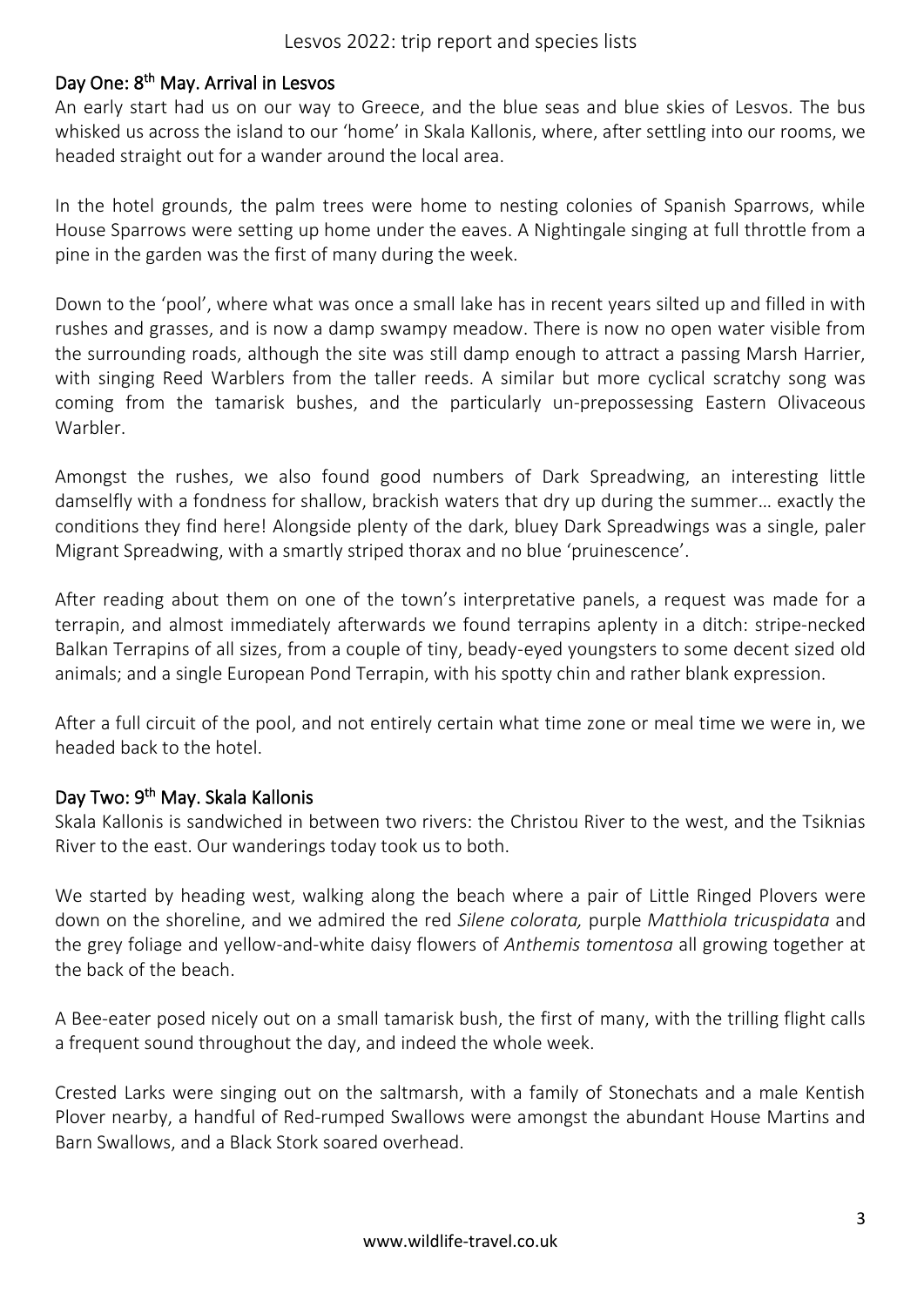We then made our way back eastwards, through the village and out to the 'East River' on the other side, where we spent the rest of the day.

Before we even caught sight of the river, a surprise came in the form of a Dalmatian Pelican, flying slowly low overhead, as it made its way downstream towards the sea. A not-quite-annual visitor to Lesvos, there was no sign of it on the water once we got to the riverbanks…

The muddy margins were home to a good variety of waders, pausing to feed up on their way northwards: during the afternoon we found 9 Ruff, 8 Little Stint, 3 each of Common Sandpiper, Wood Sandpiper and Little Ringed Plover, and single Green Sandpiper, Curlew Sandpiper, Kentish Plover and, best of the lot, a Spur-winged Lapwing, another local scarcity. A handful of herons were also seen, with a Great White Egret and a pair of Little Egrets by the ford, single Squacco and Purple Herons flying upriver, and two sightings of Little Bittern, a male and a female, both seen in flight before landing in the riverside vegetation and disappearing from sight.

Black-headed Buntings were singing from bushes in the fields, Eastern Olivaceous Warblers from the tamarisks, a single chuntering Great Reed Warbler, and plenty of Cetti's Warblers, Reed Warblers and Nightingales from the denser reeds and bushes.

The warm day had plenty of insects on the wing: butterflies included Swallowtail, Turkish Meadow Brown, Lesser Spotted Fritillary and Eastern Dappled White, along with one or two speedy (and unidentified) blues and coppers. Dragonflies included a pair of Small Skimmers, flying along the track: as the name suggests, a small 'skimmer', similar in size to the 'darters' we are familiar with at home, and an essentially Asian species, which just sneaks into Europe here, in Rhodes and on Cyprus. Lesser Emperor and Southern Skimmer were down over the water.

Interesting and attention-grabbing plants included the tall, white-flowered woundwort *Stachys spinulosa;* the striking black-purple loosestrife *Lysimachia atropurpurea;* Large Venus's-Looking-Glass; and the odd little yellow-flowered *Hypechoum procumbens,* a strange poppy-relative.

Back in the village square, we paused for a very welcome cold drink, before heading back Malemiwards.

#### Day Three: 10<sup>th</sup> May. Kalloni and Metochi

Today we headed off eastwards in the bus, ably chauffeured by Maria who dropped us at the entrance to Kalloni saltworks, where we spent the morning making our way slowly around the edge of the saltpans and down to the coast.

Out on the saltpans themselves were good numbers of Avocet and Greater Flamingos, along with a pair of Shelduck and smaller numbers of Black-winged Stilts. The 'moat' was obviously less saline that the pans themselves, with a scattering of Little Stints feeding along the muddy margins.

Away from the water, Bee-eaters were adorning the bushes, fences and wires around the sandier fields, with several birds starting to make their burrows in the soft soil.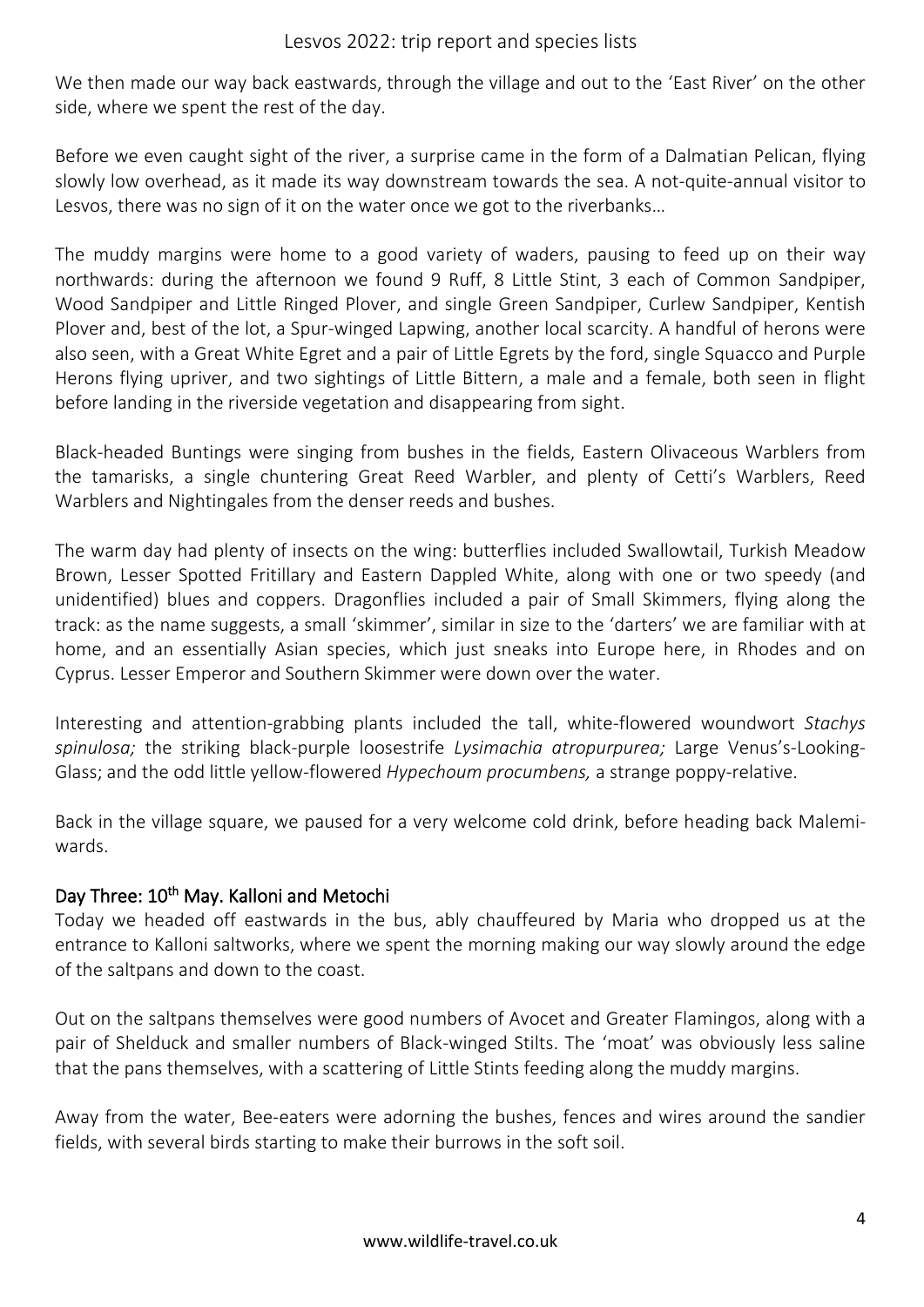The Alykes 'wetlands' were anything but wet: after a dry winter and an increasingly warm spring, the pools here were all dried up, with a handful of White Storks stalking through the longer grass the only 'waders' to be found, and five White-winged Terns passed through at speed, without pausing for a rest, while a pair of Short-toed Eagles were hunting over the fields.

Flipping stones and other detritus revealed a couple of interesting arachnids: a shy solifuge, and a boisterous scorpion.

Heading down to the sea, we found some interesting coastal vegetation, most notably the grey hummocks of *Centaurea spinosa*, along with a trio of plants familiar from English coasts: Yellow horned Poppy *Glaucium corniculatum*, Sea Holly *Eryngium maritimum* and Sea Rocket *Cakile maritima*.

A couple of Little Terns were roosting on the breakers, with butterflies on the wing including a familiar quartet of Small Copper, Small Skipper, Common Blue and Painted Lady, alongside the less familiar Lesser Spotted Fritillary.

We took the opportunity to have lunch in the shade of the hotel garden, before heading back out for our afternoon visit to Metochi. A circular walk took us around the small lake, and then through the olive groves and small arable fields, passing an interesting rocky slope before heading back to the bus.

A roosting Night Heron and a flushed female Little Bittern were found on the lake, along with a family group each of Coot and Little Grebe (including a trio of Tiny Grebes). Lesser Emperor dragonflies were quartering the open water, damselflies include Common Bluetail and Blue Featherlegs, and seemingly every available scrap of shore line was home to a clutter of Balkan Terrapins, especially in the channels and ditches. A handful of Levant Water Frogs were calling from the lake, and we found a group of at least 20 making themselves at home in a small concrete water tank.

A male Woodchat Shrike was the first of a trio of shrikes to put in an appearance, hunting from a fence amongst the trees. A little later a stunning male Masked Shrike was found, feeding from just below the canopy of the olives, a slimmer, longer-tailed bird, with peachy flanks. Finally, a female Red-backed Shrike popped up on a hedge in the arable fields.

Three Eastern Black-eared Wheatears were on the rocky slope, including two adult males, one each of the white-throated and black-throated forms. An impressively-constructed Rock Nuthatch nest was spotted amongst the rocks, but alas not its owner.

Butterflies were enjoying the ever-increasing afternoon warmth, with Turkish Meadow Brown especially numerous, all looking incredibly fresh. A handful of Eastern Festoons were nectaring on the lilac Knautia flowers, with Clouded Yellow, Large White and a single Black-veined White all passing by.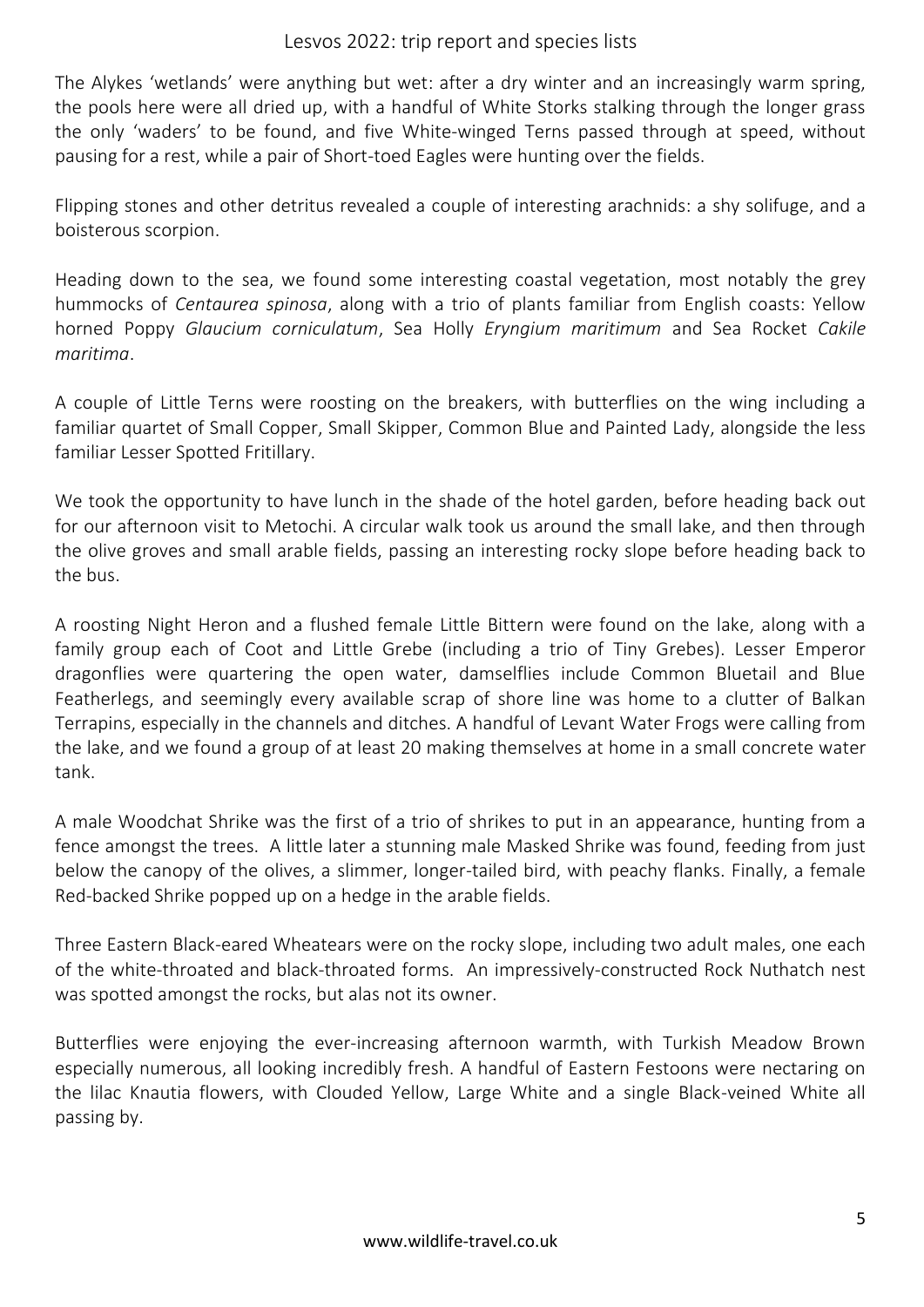#### Day Four: 11<sup>th</sup> May. Ipsilou and Sigri

Westwards ho! Our drive took us from the oak- and olive-cloaked hillsides of the central parts of the island to the dry hillsides of the west, and the impressive hill-top monastery of Ipsilou.

As we walked slowly up the track, we began to find the special birds of this dry, rocky part of the island. The short grassland was attractive to wheatears, and alongside several Eastern Black-eared and a couple of Northern Wheatears we found the first of our 'targets', with two or three of the larger, blonde Isabelline Wheatears on territory. Next up, a pair of Cretzschmar's Buntings spent some time around the track, the male a subtle ginger-and-grey concoction. Nearby, a Western Rock Nuthatch was found, visiting his nest in the shade beneath an overhang. A male Blue Rock Thrush appeared in the distance, while soaring overhead we had first a lovely Eleonora's Falcon followed a little later by a pair of Levant Sparrowhawks, heading north.

As we came into the trees, we could hear another unfamiliar song, which was eventually tracked down to the top of a nearby oak tree: a male Cinereous Bunting, an unassuming grey and yellow bird but one of the stars of the island, restricted to the mountains of Turkey stretching into the Zagros mountains of Iran, and just three Greek islands: Skyros, Chios and Lesvos.

Spotted Flycatchers, Eastern Subalpine Warblers, Blackcap and a single Wood Warbler were flitting about in the trees, finishing off our bird list for the morning.

From Ipsilou, we continued out to the western end of the island, and the museum at Sigri, where we learned something of the 'complicated' (for which, read bewildering) geology of the island, and admired the superb fossils found in the area, most notably the sequoia and oak trees of the 'petrified forest', and some spectacular proboscideans (ancestral cousins of the modern elephants).

We had lunch in the shade of the museum gardens, whilst enjoying several spikes of the pretty pink Holy Orchid *Anacamptis sancta.* 

With orchids on our mind, we headed back eastwards, and stopped for an afternoon walk through the olive groves in an area of limestone amongst the otherwise volcanic countryside, where we found a small population of Monkey Orchid *Orchis simia.* In the same area we found the impressive Dragon Arum *Dracunculus vulgaris* not quite unfurled; the bizarre Hairy Birthwort *Aristolochia hirta,*  the foodplant of the Eastern Festoon; and a variety of members of the pea family, including the lovely False Sainfoin *Vicia onobrychioides* and numerous clovers.

A single Sombre Tit was found, our first of the week, although it soon disappeared amongst the olive trees.

#### Day Five: 12<sup>th</sup> May. Petri and Molyvos

Today was our trip northwards: we started with a walk through the scenic little village of Petri, looking down towards the sea over the nearby town of Petra, with its church on a volcanic plug, stood proud above the town.

Our wandering took us through the lanes beyond Petri, where along with the now-'usual' Nightingales singing, we also heard a Golden Oriole, a couple of song-flighting Common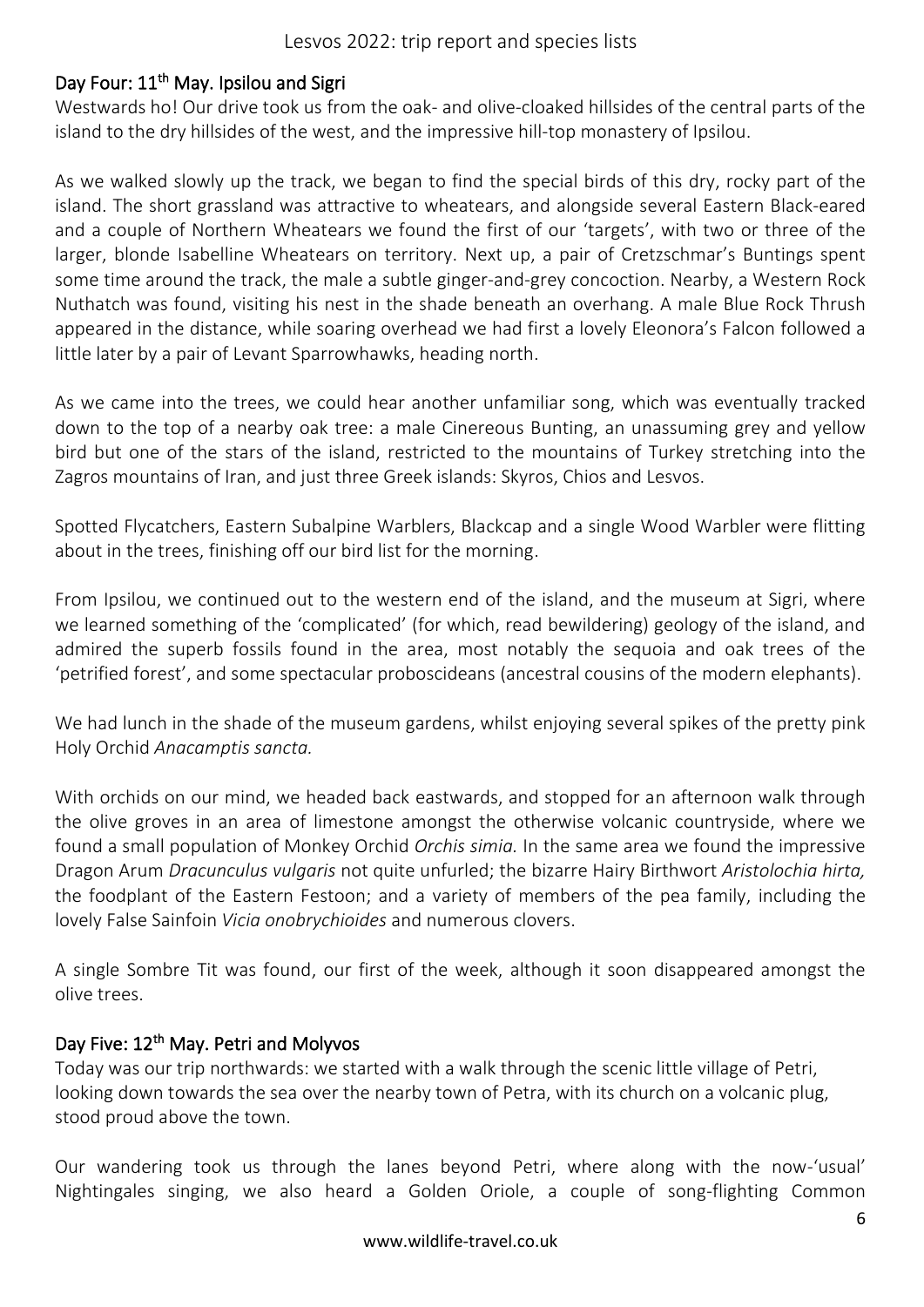Whitethroat and the purring of a couple of Turtle Doves, one of which was perched up on his song post, posing nicely.

Several shrikes also put in an appearance during the morning, with Masked Shrike, Woodchat Shrike and Red-backed Shrike all posing nicely for us in the olives and small oaks. Less obliging were the Sombre Tits, who just would not come out from behind the densest patches of twigs…

At a rocky outcrop, we found a very obliging Western Rock Nuthatch, building his nest, an impressive mud construction underneath a rock overhang, while a pair of Eastern Black-eared Wheatears flitted about nearby.

As the morning warmed up, so the butterflies came out, and the morning provided sightings of several new species for the week's tally: Small Heath, Oriental Marbled Skipper, Orbed Redunderwing Skipper and Aegean Fritillary, while plenty of Eastern Festoons were on the wing. We also had great views of another impressive insect, *Nemoptera sinuata,* with the less-thanimpressive English name of Thread Lacewing or Spoon-wing Lacewing.

Reptiles included Snake-eyed Lacertid and Balkan Green Lizard; a couple of Starred Agama put in an appearance, sunbathing on the top of rocks; a Spur-thighed Tortoise appeared on the track, before making a speedy get-away; and some rock-turning finally paid off, with a lovely Worm Snake.

Back on board the bus, we headed to the lovely town of Molyvos, where we walked down from the Byzantine castle, through the narrow, cobbled streets, to the harbour, passing another trio of new butterflies along the way, in the form of Geranium Bronze, Long-tailed Blue and Lattice Brown.

After a delicious lunch by the harbour, we headed back down the coast a little way, to the headland at Kavaki. The heat of the day was probably not the best time to look for small birds, but a couple of Peregrines put in a decent performance, and a handful of warblers were glimpsed flitting through the bushes, before we headed back to the shade of the bus, and drove homewards…

#### Day Six: 13<sup>th</sup> May. Achladeri and Agiassos

First stop of the day was a marshy area close to the road (a little too close, for Maria's liking), where huge numbers of Dark Spreadwing damselflies were perched up in the reeds, waiting for the day to warm up. Out on a shallow pool, a Squacco Heron was preening, with a pair of Mallard and a flypast from a Grey Heron. Red-backed Shrike sang from the wires, and trackside plants included Holy Orchid, Lax-flowered Tongue Orchid and the beautiful yellow and white *Iris orientalis.* 

Next, we headed to the pine forests at Achladeri, where we followed the very precise directions past a red-painted tree to a bench-like fallen log, and sat in wait…

We didn't have long to wait, as a couple of minutes later our 'target bird' appeared on the dead tree opposite us and stuck its head into a small hole on the trunk: Krüper's Nuthatch, checking how close to fledging his brood for this year was. This handsome little nuthatch, with a black cap, white eye stripe and brick-red chest patch, is pretty much restricted to Asia Minor, with Lesvos its one European outpost.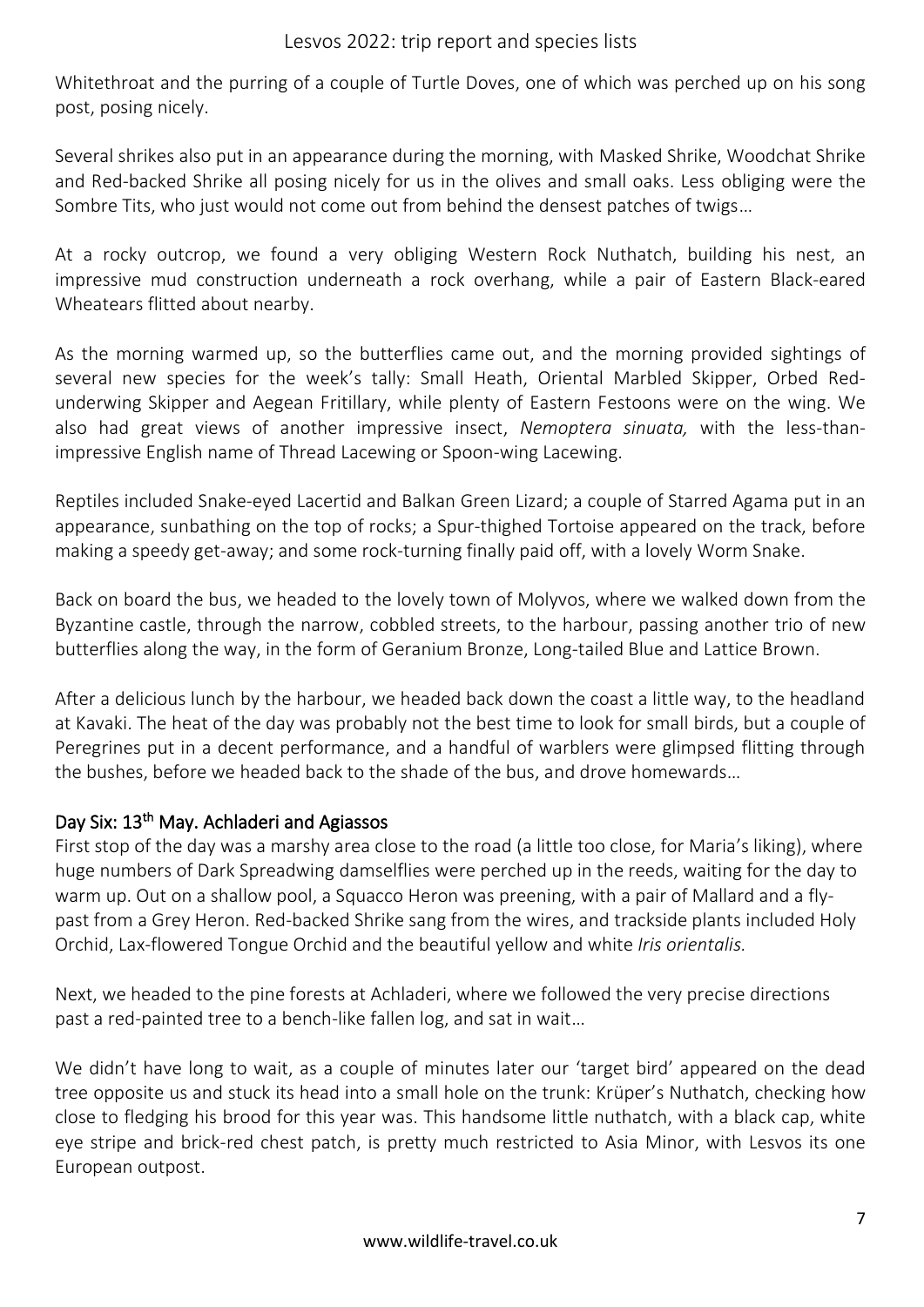With the nuthatch successfully 'under the belt', we headed up through the pine forests into the mountains, successfully (if only just) negotiating the narrow streets of Agiassos and making our way up into the chestnut forests on the slopes of Mount Olymbos. Our time here was spent enjoying some pretty special wild flowers… *Tulipa hagleri, Arum rupicola, Paeonia mascula, Ornithogallum nutans, Euphorbia rigida, Fritillaria pontica* and *Anemone pavonina* all added splashes of bright colour, and a variety of orchids were found amongst the trees: Provence Orchid *Orchis provincialis,*  Toothed Orchid *Neotinea tridentata,* Green-winged Orchid *Anacamptis morio* subsp *caucasica,*  Sword-leaved Helleborine *Cephalanthera longifolia* and Holmboe's Butterfly Orchid *Platanthera holmboei* all added to our orchid list for the week.

After lunch amongst the trees, and our fill of the botanising, we headed back down to the coast, where some of us walked back along the Tsiknias River, a good choice as it turned out, with 6 very showy Little Bitterns and a bonus male Citrine Wagtail the rewards for our efforts.

#### Day Seven: 14<sup>th</sup> May. Lafionas and Petras

For our final day, we headed back towards the north of the island, and the lovely hilltop village of Lafionas, from where we walked a circuit of Roudi hill.

An adult Eleonora's Falcon put in an appearance first thing, circling slowly over before heading westwards. The trees were full of singing Chaffinches and Eastern Subalpine Warblers, while family groups of Blue and Great Tits fed in the pines. A couple of noisy Peregrines were hanging around the rocks above us, with a pile of feathers on the path evidence that at least one of this year's young didn't fledge successfully…

Down at ground level, new flowers included the lovely Spotted Rock-rose *Tuberaria guttata* growing along the track sides, and a few spikes of Violet Bird's-nest Orchid *Limodorum abortivum* and French Lavender *Lavandula stoechas* were found amongst the pines. Less obliging were the two Caucasian Squirrels who were glimpsed running off through the rocky scrubland.

With the day warming up, butterflies were on the wing: Eastern Festoon were plentiful, along with Black-veined White, Lesser Spotted Fritillary, Balkan Fritillary, Wall, a smart Southern Comma, a fleeting Scarce Swallowtail (surprisingly our only sighting of the week) and both Turkish (with two small spots on the hindwing) and Aegean (with four small spots) Meadow Brown.

At a small water tank, we found several Broad-bodied Chasers patrolling the water. And we had good sightings of two large, rather un-jewel-like jewel beetles, in the family Buprestidae: *Chalcophora detrita* flew in to share the shade with us, and the Peach Flat-head Borer *Capanodis tenebrionis* was spotted on a dead bush towards the end of our walk.

After making our way back through the maze of narrow cobbled streets, we re-joined Maria in the village square, and then headed down to the seaside town of Petra for some afternoon refreshments, before returning to Skala Kallonis.

#### Day Eight: 30<sup>th</sup> March. Departure

One last breakfast, and then it was time to bid farewell to Skala Kallonis, and make our way back to Mytilene, and to Manchester, at the end of a lovely (if a little warmer than planned) week.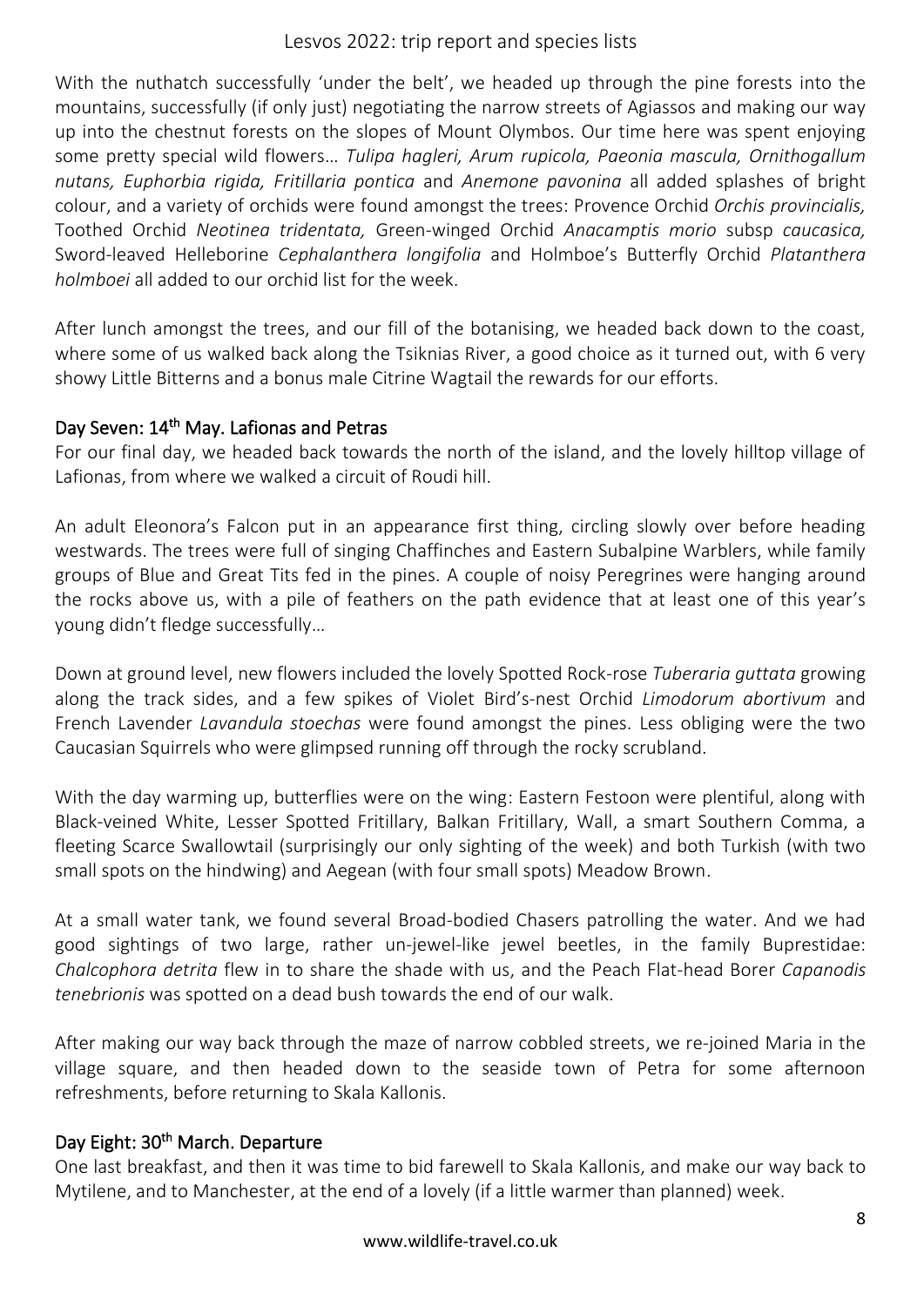### Philip Precey, Wildlife Travel. May 2022



Above (left to right): Monkey Orchid, Holmboe's Butterfly Orchid, Toothed Orchid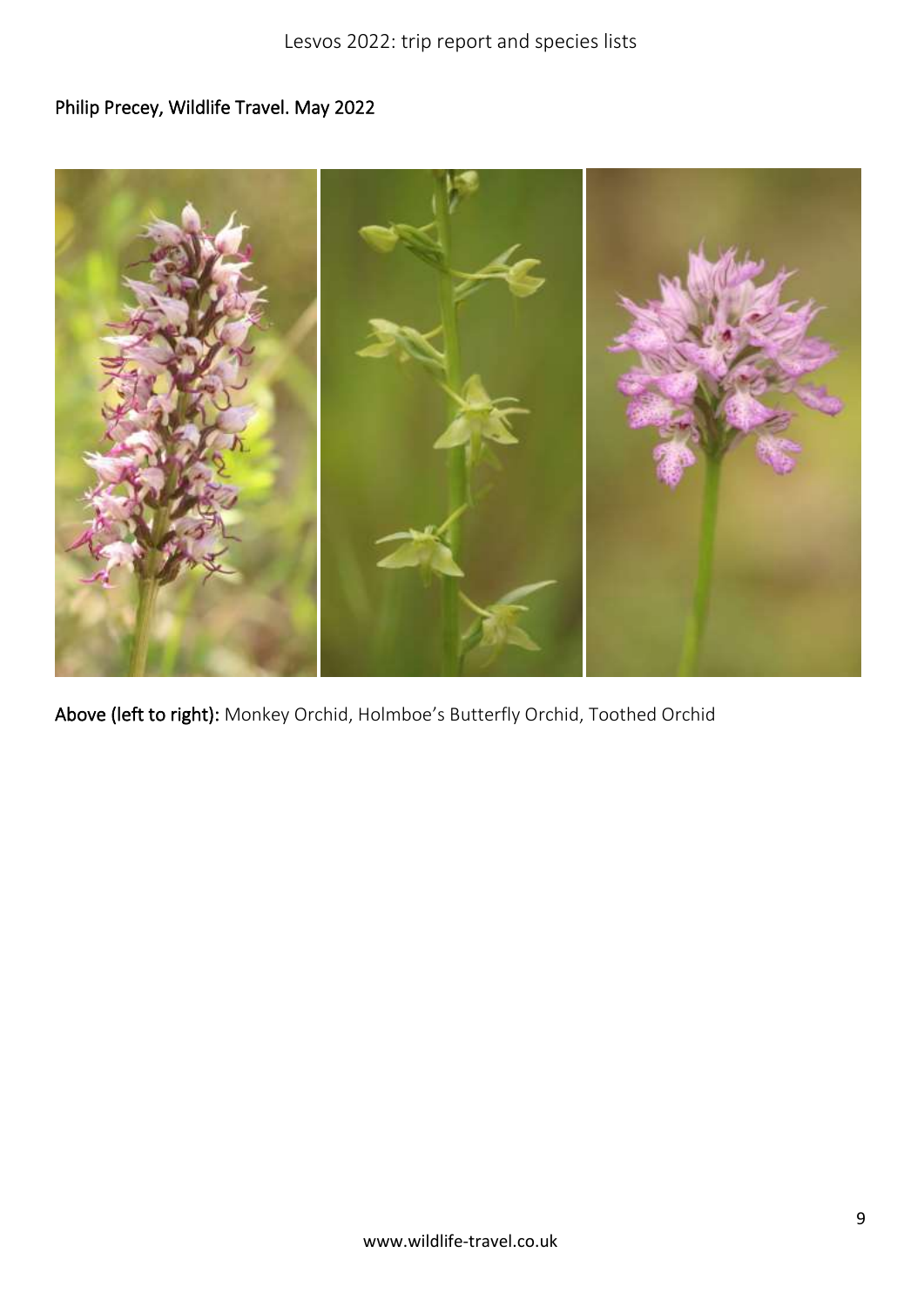| <b>ENGLISH NAME</b>                             | <b>LATIN NAME</b>      | 8 <sup>th</sup> | gth            | 10 <sup>th</sup> | 11 <sup>th</sup> | 12 <sup>th</sup> | 13 <sup>th</sup> | 14 <sup>th</sup> | 15 <sup>th</sup> |
|-------------------------------------------------|------------------------|-----------------|----------------|------------------|------------------|------------------|------------------|------------------|------------------|
| <b>BIRDS</b>                                    |                        |                 |                |                  |                  |                  |                  |                  |                  |
| Family Anatidae (Ducks, Geese & Swans)          |                        |                 |                |                  |                  |                  |                  |                  |                  |
| <b>Ruddy Shelduck</b>                           | Tadorna ferruginea     |                 |                |                  | $\times$         | Χ                | Χ                |                  |                  |
| <b>Common Shelduck</b>                          | Tadorna tadorna        |                 |                | X                |                  |                  | X                |                  |                  |
| Mallard                                         | Anas platyrhnchos      |                 | X              |                  |                  |                  | X                |                  |                  |
| <b>Family Procellaridae (Shearwaters)</b>       |                        |                 |                |                  |                  |                  |                  |                  |                  |
| Little Grebe                                    | Tachybaptus ruficollis |                 |                | Χ                |                  |                  | X                |                  |                  |
| Family Phalacrocoracidae (Cormorants)           |                        |                 |                |                  |                  |                  |                  |                  |                  |
| <b>Great Cormorant</b>                          | Phalacrocorax carbo    |                 | X              |                  |                  |                  | X                | Χ                |                  |
| <b>Family Pelecanidae (Pelicans)</b>            |                        |                 |                |                  |                  |                  |                  |                  |                  |
| <b>Dalmatian Pelican</b>                        | Pelecanus crispus      |                 | $\mathbf 1$    |                  |                  |                  |                  |                  |                  |
| Family Phoenicopteridae (Flamingoes)            |                        |                 |                |                  |                  |                  |                  |                  |                  |
| <b>Greater Flamingo</b>                         | Phoenicopterus roseus  | Χ               |                | Χ                |                  |                  | X                |                  |                  |
| <b>Family Ciconiidae (Storks)</b>               |                        |                 |                |                  |                  |                  |                  |                  |                  |
| <b>White Stork</b>                              | Ciconia ciconia        |                 | $\mathbf 1$    | Χ                |                  |                  | $\mathbf 1$      |                  |                  |
| <b>Black Stork</b>                              | Ciconia nigra          | 2               | $\mathbf{1}$   | 1                |                  |                  |                  |                  |                  |
| <b>Family Ardeidae (Herons)</b>                 |                        |                 |                |                  |                  |                  |                  |                  |                  |
| Little Bittern                                  | Ixobrychus minutus     |                 | $\overline{2}$ | 1                |                  |                  | 6                | 2                |                  |
| Black-crowned Night Heron Nycticorax nycticorax |                        |                 |                | $\mathbf{1}$     |                  |                  |                  |                  |                  |
| <b>Squacco Heron</b>                            | Ardeola ralloides      |                 | $\mathbf 1$    |                  |                  |                  | $\mathbf{1}$     |                  |                  |
| Little Egret                                    | Egretta garzetta       |                 | 3              |                  |                  |                  | $\mathbf 1$      |                  |                  |
| <b>Great Egret</b>                              | Casmerodius albus      |                 | $\overline{1}$ |                  | $\overline{1}$   |                  | $\overline{1}$   |                  |                  |
| <b>Purple Heron</b>                             | Ardea purpurea         |                 | $\mathbf{1}$   |                  |                  |                  |                  |                  |                  |
| <b>Grey Heron</b>                               | Ardea cinerea          |                 |                |                  |                  | 1                | 1                |                  |                  |
| Family Accipitridae (Hawks and Eagles)          |                        |                 |                |                  |                  |                  |                  |                  |                  |
| Short-toed Eagle                                | Circaetus gallicus     |                 | $\mathbf 1$    | $\overline{2}$   | $\overline{2}$   |                  | 2                |                  |                  |
| Levant Sparrowhawk                              | Accipiter brevipes     |                 |                |                  | $\overline{2}$   |                  |                  |                  |                  |
| <b>Marsh Harrier</b>                            | Circus aeruginosus     | 1               |                |                  |                  |                  |                  |                  |                  |
| <b>Common Buzzard</b>                           | <b>Buteo buteo</b>     |                 |                |                  | $\overline{2}$   | $\overline{2}$   | $\mathbf{1}$     | Χ                |                  |
| <b>Family Falconidae (Falcons)</b>              |                        |                 |                |                  |                  |                  |                  |                  |                  |
| Peregrine                                       | Falco peregrinus       |                 |                |                  |                  | 2                |                  | $\overline{2}$   |                  |
| Eleonora's Falcon                               | Falco eleonorae        |                 |                |                  | 1                |                  |                  | $\mathbf 1$      |                  |
| <b>Kestrel</b>                                  | Falco tinnunculus      |                 |                |                  | $\overline{1}$   | $\overline{2}$   |                  |                  |                  |
| <b>Family Rallidae (Rails and Crakes)</b>       |                        |                 |                |                  |                  |                  |                  |                  |                  |
| Moorhen                                         | Gallinula chloropus    |                 | $\mathbf{1}$   | Χ                |                  |                  | X                | X                |                  |
| Coot                                            | Fulica atra            |                 |                | Χ                |                  |                  | X                |                  |                  |
| Family Recurvirostridae (Avocets and Stilts)    |                        |                 |                |                  |                  |                  |                  |                  |                  |
| Avocet                                          | Recurvirostra avosetta | Χ               |                | Χ                |                  |                  | $\times$         |                  |                  |
| <b>Black-winged Stilt</b>                       | Himantopus himantopus  | Χ               |                | Χ                |                  |                  | X                |                  |                  |
|                                                 |                        |                 |                |                  |                  |                  |                  |                  |                  |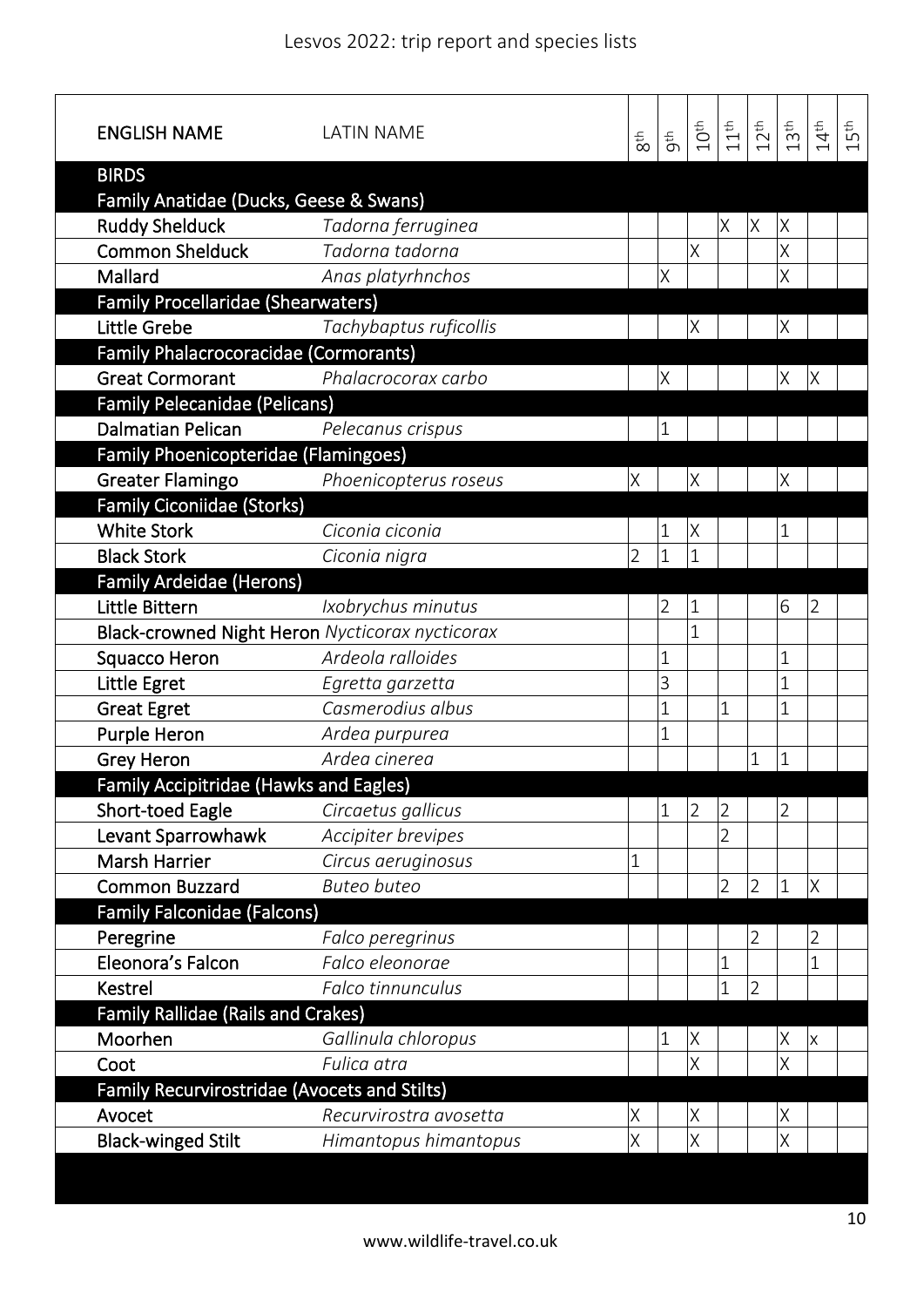| <b>ENGLISH NAME</b>                               | <b>LATIN NAME</b>          | 8 <sup>th</sup> | gth            | 10 <sup>th</sup> | 11 <sup>th</sup> | 12 <sup>th</sup> | 13 <sup>th</sup> | 14 <sup>th</sup> | 15 <sup>th</sup> |
|---------------------------------------------------|----------------------------|-----------------|----------------|------------------|------------------|------------------|------------------|------------------|------------------|
| <b>Family Charadriidae (Plovers)</b>              |                            |                 |                |                  |                  |                  |                  |                  |                  |
| Spur-winged Plover                                | Vanellus spinosus          |                 | 1              |                  |                  |                  |                  |                  |                  |
| Little Ringed Plover                              | Charadrius dubius          |                 | 3              |                  |                  |                  | 6                | Χ                |                  |
| <b>Ringed Plover</b>                              | Charadrius hiaticula       |                 |                |                  |                  |                  |                  |                  |                  |
| <b>Kentish Plover</b>                             | Charadrius alexandrinus    |                 | $\overline{2}$ |                  |                  | 1                |                  |                  |                  |
| <b>Family Scolopacidae (Sandpipers)</b>           |                            |                 |                |                  |                  |                  |                  |                  |                  |
| <b>Wood Sandpiper</b>                             | Tringa                     |                 | 3              |                  |                  |                  | 3                |                  |                  |
| <b>Green Sandpiper</b>                            | Tringa ochropus            |                 | $\mathbf 1$    |                  |                  |                  |                  |                  |                  |
| <b>Common Sandpiper</b>                           | Actitis hypoleucos         |                 | 3              |                  |                  |                  |                  |                  |                  |
| <b>Little Stint</b>                               | Calidris minuta            |                 | 8              | Χ                |                  |                  | 10               | $\overline{4}$   |                  |
| <b>Curlew Sandpiper</b>                           | Calidris ferruginea        |                 | $\mathbf 1$    |                  |                  |                  |                  |                  |                  |
| Ruff                                              | Philomachus pugnax         | Χ               | $\overline{9}$ | 1                |                  |                  |                  |                  |                  |
| Family Laridae (Gulls)                            |                            |                 |                |                  |                  |                  |                  |                  |                  |
| Mediterranean Gull                                | Ichthyaetus melanocephalus |                 |                |                  |                  |                  | 1                |                  |                  |
| Yellow-legged Gull                                | Larus michahellis          | Χ               | X              | X                | $\times$         | X                | X                | $\times$         |                  |
| <b>Family Sternidae (Terns)</b>                   |                            |                 |                |                  |                  |                  |                  |                  |                  |
| <b>Sandwich Tern</b>                              | Thalasseus sandvicensis    | 1               |                |                  |                  |                  |                  | 1                |                  |
| <b>Little Tern</b>                                | Sternula albifrons         |                 |                | Χ                |                  |                  |                  |                  |                  |
| <b>Common Tern</b>                                | Sterna hirundo             |                 | $\mathbf 1$    | $\overline{1}$   | $\overline{1}$   | $\overline{1}$   | $\overline{9}$   | 6                |                  |
| <b>Whiskered Tern</b>                             | Chlidonias hybrida         |                 | $\mathbf 1$    | $\mathbf 1$      |                  |                  |                  |                  |                  |
| White-winged Black Tern                           | Chlidonias leucopterus     |                 |                | 4                |                  |                  |                  |                  |                  |
| <b>Family Columbidae (Pigeons and Doves)</b>      |                            |                 |                |                  |                  |                  |                  |                  |                  |
| Rock Dove/Feral Pigeon                            | Columba livia              | Χ               | X              |                  | $\times$         | X                | X                | $\times$         |                  |
| <b>Collared Dove</b>                              | Streptopelia decaocto      | Χ               | $\times$       | X                | X                | Χ                | X                | Χ                |                  |
| <b>Turtle Dove</b>                                | Streptopelia turtur        |                 |                |                  |                  | $\mathfrak{D}$   |                  | 1                |                  |
| <b>Family Strigidae (Owls)</b>                    |                            |                 |                |                  |                  |                  |                  |                  |                  |
| <b>Scops Owl</b>                                  | Otus scops                 | H               |                |                  |                  |                  |                  |                  |                  |
| <b>Family Apodidae (Swifts)</b>                   |                            |                 |                |                  |                  |                  |                  |                  |                  |
| Swift                                             | Apus apus                  | Χ               | X              | Χ                | X                | Χ                | Χ                | Χ                |                  |
| <b>Alpine Swift</b>                               | Apus melba                 |                 | $\times$       |                  |                  |                  |                  |                  |                  |
| <b>Family Meropidae (Bee-eaters)</b>              |                            |                 |                |                  |                  |                  |                  |                  |                  |
| Bee-eater                                         | Merops apiaster            |                 | X              | $\times$         | $\times$         | $\mathsf{X}$     | X                | $\mathsf{X}$     |                  |
| <b>Family Upupidae (Hoopoes)</b>                  |                            |                 |                |                  |                  |                  |                  |                  |                  |
| Hoopoe                                            | Upupa epops                |                 |                | 1                |                  |                  | 3                | $\overline{1}$   |                  |
| <b>Family Picidae (Woodpeckers)</b>               |                            |                 |                |                  |                  |                  |                  |                  |                  |
| Middle Spotted Woodpecker Dendrocopus medius      |                            |                 |                |                  | Χ                |                  |                  | X                |                  |
| <b>Family Alaudidae (Larks)</b>                   |                            |                 |                |                  |                  |                  |                  |                  |                  |
| <b>Crested Lark</b>                               | Galerida cristata          | Χ               | X              | $\times$         | X                | X                | X                | $\mathsf X$      |                  |
| <b>Wood Lark</b>                                  | Lullula arborea            |                 |                |                  | X                |                  |                  |                  |                  |
| <b>Family Hirundinidae (Swallows and Martins)</b> |                            |                 |                |                  |                  |                  |                  |                  |                  |
| <b>Crag Martin</b>                                | Ptyonoprogne rupestris     |                 |                |                  |                  |                  |                  | X                |                  |
| <b>House Martin</b>                               | Delichon urbica            | Χ               | X              | $\mathsf X$      | X                | $\times$         | Χ                | $\times$         |                  |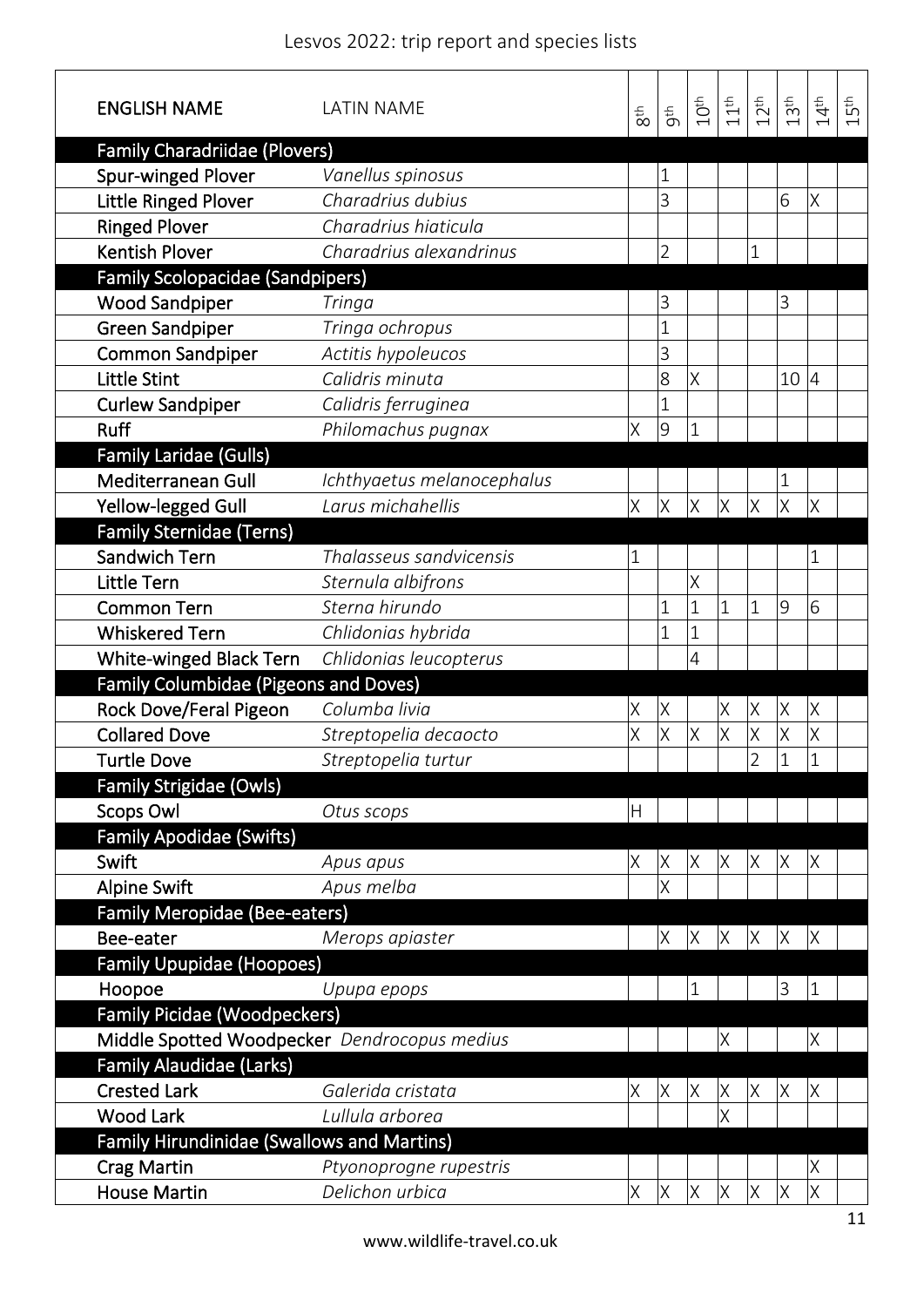| <b>ENGLISH NAME</b>                          | <b>LATIN NAME</b>                                 | 8 <sup>th</sup> | gth          | 10 <sup>th</sup> | 1 <sup>th</sup>         | 2 <sup>th</sup>         | 13 <sup>th</sup> | 14 <sup>th</sup> | 15 <sup>th</sup> |
|----------------------------------------------|---------------------------------------------------|-----------------|--------------|------------------|-------------------------|-------------------------|------------------|------------------|------------------|
| <b>Red-rumped Swallow</b>                    | Hirundo daurica                                   | Χ               | $\times$     | X                | $\times$                | X                       | $\times$         | X                |                  |
| Swallow                                      | Hirundo rustica                                   | χ               | $\times$     | Χ                | $\times$                | X                       | $\times$         | Χ                |                  |
| <b>Sand Martin</b>                           | Riparia riparia                                   |                 | $\times$     | X                |                         | $\overline{\mathsf{X}}$ | X                |                  |                  |
| Family Motacillidae (Pipits and Wagtails)    |                                                   |                 |              |                  |                         |                         |                  |                  |                  |
| <b>Blue-headed Wagtail</b>                   | Motacilla (f.) flava                              |                 |              | Χ                |                         |                         |                  |                  |                  |
| <b>Black-headed Wagtail</b>                  | Motacilla (flava) feldegg                         |                 | X            | Χ                |                         |                         | X                | Χ                |                  |
| <b>White Wagtail</b>                         | Motacilla (a.) alba                               |                 |              | X                |                         |                         |                  |                  |                  |
| <b>Citrine Wagtail</b>                       | Motacilla citreola                                |                 |              |                  |                         |                         | $\times$         |                  |                  |
| Family Muscicapidae (Flycatchers and Chats)  |                                                   |                 |              |                  |                         |                         |                  |                  |                  |
| Nightingale                                  | Luscinia megarhynchos                             | Χ               | X            | Χ                | X                       | Χ                       | X                | Χ                |                  |
| Stonechat                                    | Saxicola torquata                                 |                 | X            | Χ                | X                       |                         | X                |                  |                  |
|                                              | Eastern Black-eared Wheatear Oenanthe melanoleuca |                 |              | χ                | $\times$                | X                       |                  | Χ                |                  |
| Northern Wheatear                            | Oenanthe oenanthe                                 |                 |              |                  | Χ                       |                         |                  |                  |                  |
| <b>Isabelline Wheatear</b>                   | Oenanthe isabelling                               |                 |              |                  | $\overline{\mathsf{X}}$ |                         |                  |                  |                  |
| <b>Blue Rock Thrush</b>                      | Monticola solitarius                              |                 |              |                  | $\times$                |                         |                  |                  |                  |
| Spotted Flycatcher                           | Muscicapa striata                                 |                 | X            | X                | $\times$                |                         | $\times$         | X                |                  |
| <b>Family Turdidae (Thrushes)</b>            |                                                   |                 |              |                  |                         |                         |                  |                  |                  |
| <b>Blackbird</b>                             | Turdus merula                                     | Χ               | X            | Χ                | X                       | Χ                       | X                | Χ                |                  |
| Family Sylviidae (Sylviid Warblers)          |                                                   |                 |              |                  |                         |                         |                  |                  |                  |
| <b>Blackcap</b>                              | Sylvia atricapilla                                |                 |              |                  | X                       |                         |                  |                  |                  |
| Whitethroat                                  | Sylvia communis                                   |                 |              |                  |                         | X                       |                  |                  |                  |
| Eastern Subalpine Warbler Sylvia albistriata |                                                   |                 |              |                  | X                       | X                       |                  | Χ                |                  |
| Rüppell's Warbler                            | Sylvia rueppelli                                  |                 |              |                  |                         | χ                       |                  |                  |                  |
| Family Phylloscopidae (Leaf Warblers)        |                                                   |                 |              |                  |                         |                         |                  |                  |                  |
| <b>Willow Warbler</b>                        | Phylloscopus trochilus                            |                 |              |                  | X                       |                         |                  |                  |                  |
| <b>Wood Warbler</b>                          | Phylloscopus sibilatrix                           |                 |              |                  | $\times$                |                         |                  |                  |                  |
| <b>Family Acrocephalidae (Reed Warblers)</b> |                                                   |                 |              |                  |                         |                         |                  |                  |                  |
| <b>Great Reed Warbler</b>                    | Acrocephalus arundinaceus                         |                 | Χ            | Χ                |                         |                         | Χ                |                  |                  |
| <b>Reed Warbler</b>                          | Acrocephalus scirpaceus                           | χ               | $\times$     | X                |                         |                         | X                | Χ                |                  |
| Eastern Olivaceous Warbler Iduna pallida     |                                                   | Χ               | X            | Χ                | X                       | X                       | X                | Χ                |                  |
| Family Cettiidae (Bush Warblers)             |                                                   |                 |              |                  |                         |                         |                  |                  |                  |
| Cetti's Warbler                              | Cettia cetti                                      | Χ               | $\mathsf{X}$ | $\times$         | $\times$                | $\times$                | X                | $\mathsf X$      |                  |
| <b>Family Cisticolidae (Cisticolas)</b>      |                                                   |                 |              |                  |                         |                         |                  |                  |                  |
| <b>Zitting Cisticola</b>                     | Cisticola juncidis                                |                 | X            |                  |                         |                         | X                |                  |                  |
| <b>Family Paridae (Tits)</b>                 |                                                   |                 |              |                  |                         |                         |                  |                  |                  |
| <b>Great Tit</b>                             | Parus major                                       | Χ               | IX           | Χ                | X                       | Χ                       | X                | Χ                |                  |
| Sombre Tit                                   | Poecile lugubris                                  |                 |              |                  | Χ                       | Χ                       |                  |                  |                  |
| <b>Blue Tit</b>                              | Cyanistes caeruleus                               | Χ               | X            | Χ                | $\times$                | X                       | $\times$         | Χ                |                  |
| Family Aegithalidae (Long-tailed Tits)       |                                                   |                 |              |                  |                         |                         |                  |                  |                  |
| Long-tailed Tit                              | Aegithalos caudatus tephronotus                   |                 |              |                  |                         |                         | H                |                  |                  |
|                                              |                                                   |                 |              |                  |                         |                         |                  |                  |                  |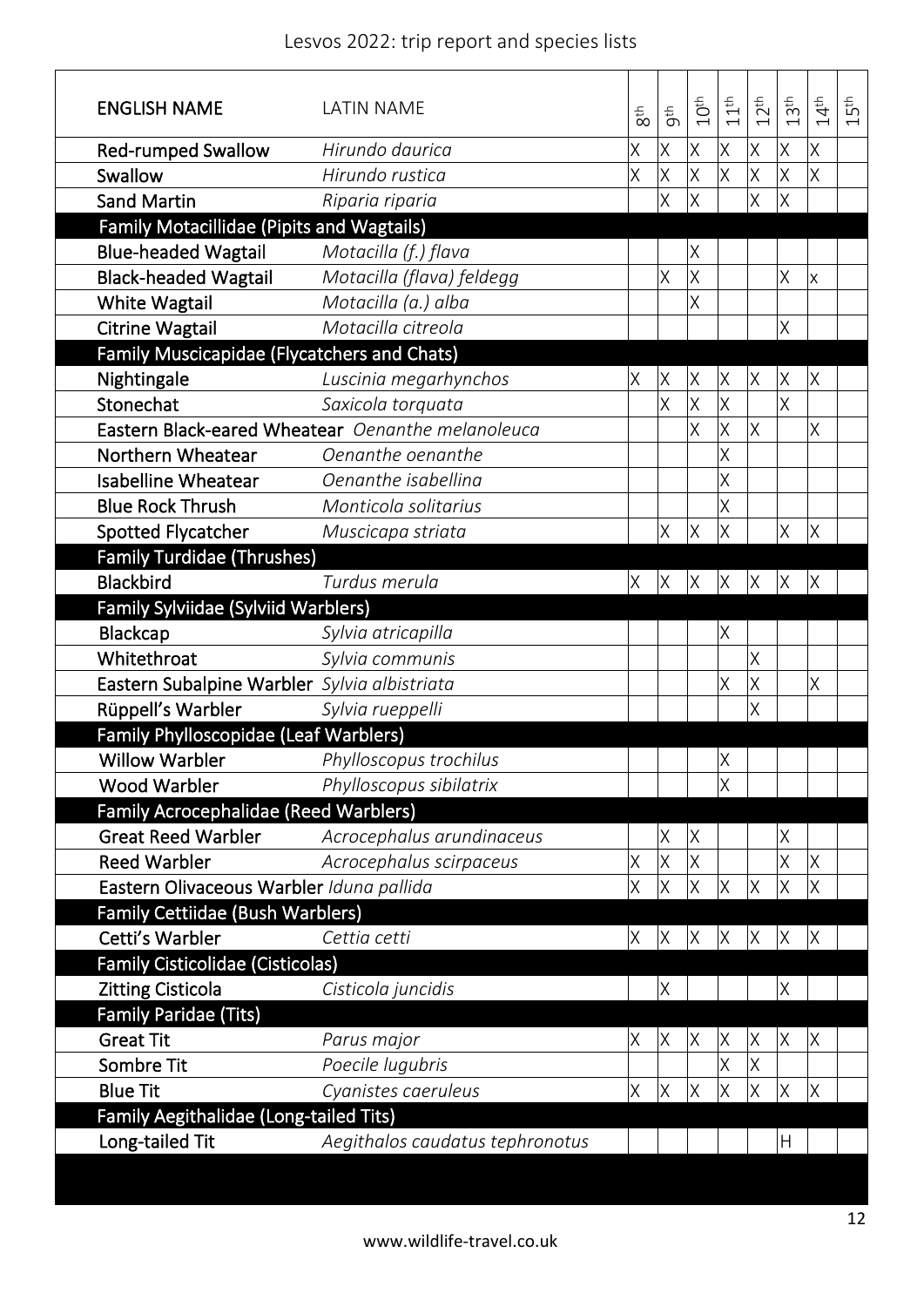| <b>ENGLISH NAME</b>                  | <b>LATIN NAME</b>                  | 8 <sup>th</sup> | gth | $10^{\rm th}$ | 1 <sup>th</sup> | 2 <sup>th</sup> | 3 <sup>th</sup> | $4^{\text{th}}$<br>$\overline{\phantom{0}}$ | Бħ<br>$\overline{\phantom{0}}$ |
|--------------------------------------|------------------------------------|-----------------|-----|---------------|-----------------|-----------------|-----------------|---------------------------------------------|--------------------------------|
| <b>Family Sittidae (Nuthatches)</b>  |                                    |                 |     |               |                 |                 |                 |                                             |                                |
| Krüper's Nuthatch                    | Sitta krueperi                     |                 |     |               |                 |                 | Χ               |                                             |                                |
| <b>Western Rock Nuthatch</b>         | Sitta neumayer                     |                 |     | S             | $\times$        | $\times$        |                 |                                             |                                |
| Family Troglodytidae (Wren)          |                                    |                 |     |               |                 |                 |                 |                                             |                                |
| Wren                                 | Troglodytes troglodytes            |                 |     |               |                 |                 | Н               |                                             |                                |
| <b>Family Laniidae (Shrikes)</b>     |                                    |                 |     |               |                 |                 |                 |                                             |                                |
| Lesser Grey Shrike                   | Lanius minor                       |                 |     |               |                 |                 |                 |                                             |                                |
| <b>Red-backed Shrike</b>             | Lanius collurio                    |                 |     | 1             | X               | X               | X               |                                             |                                |
| <b>Woodchat Shrike</b>               | Lanius senator                     |                 |     | 1             |                 | Χ               | X               | X                                           |                                |
| <b>Masked Shrike</b>                 | Lanius nubicus                     |                 |     |               |                 | Χ               | Χ               | Χ                                           |                                |
| <b>Family Oriolidae (Orioles)</b>    |                                    |                 |     |               |                 |                 |                 |                                             |                                |
| Golden Oriole                        | Oriolus oriolus                    |                 |     |               |                 | H               |                 | $\overline{H}$                              |                                |
| <b>Family Corvidae (Crows)</b>       |                                    |                 |     |               |                 |                 |                 |                                             |                                |
| Jay                                  | Garrulus glandularius atricapillus | Χ               | Χ   | X             | Χ               | X               | Χ               | $\times$                                    |                                |
| Jackdaw                              | Corvus monedula                    | Χ               |     |               | X               |                 |                 |                                             |                                |
| <b>Hooded Crow</b>                   | Corvus cornix                      | Χ               | Χ   | Χ             | Χ               | Χ               | Χ               | X                                           |                                |
| Raven                                | Corvus corax                       | Χ               |     | X             | $\times$        | X               | X               | Χ                                           |                                |
| <b>Family Sturnidae (Starlings)</b>  |                                    |                 |     |               |                 |                 |                 |                                             |                                |
| <b>Rose-coloured Starling</b>        | Sturnus roseus                     |                 |     |               |                 |                 |                 |                                             | Χ                              |
| <b>Family Passeridae (Sparrows)</b>  |                                    |                 |     |               |                 |                 |                 |                                             |                                |
| <b>Spanish Sparrow</b>               | Passer hispaniolensis              | Χ               | Χ   | Χ             | Χ               | Χ               | Χ               | Χ                                           | Χ                              |
| <b>House Sparrow</b>                 | Passer domesticus                  | X               | X   | $\times$      | $\times$        | $\times$        | X               | $\times$                                    | X                              |
| <b>Family Fringillidae (Finches)</b> |                                    |                 |     |               |                 |                 |                 |                                             |                                |
| Chaffinch                            | Fringilla coelebs                  |                 |     |               | Χ               | Χ               | Χ               | Χ                                           |                                |
| Greenfinch                           | Carduelis chloris                  |                 |     |               |                 | X               | X               | $\times$                                    |                                |
| Goldfinch                            | Carduelis carduelis                |                 | X   | $\times$      | X               | $\times$        | X               | $\sf X$                                     |                                |
| Linnet                               | Carduelis cannabina                |                 | Χ   |               | Χ               |                 |                 |                                             |                                |
| Serin                                | Serinus serinus                    |                 |     |               |                 |                 | X               |                                             |                                |
| <b>Family Emberizidae (Buntings)</b> |                                    |                 |     |               |                 |                 |                 |                                             |                                |
| <b>Corn Bunting</b>                  | Miliaria calandra                  | Χ               | X   | X             | Χ               | X               | Χ               | X                                           | Χ                              |
| <b>Cinereous Bunting</b>             | Emberiza cineracea                 |                 |     |               | 3               |                 |                 |                                             |                                |
| <b>Cretzschmar's Bunting</b>         | Emberiza caesia                    |                 |     |               | $\overline{2}$  |                 |                 |                                             |                                |
| <b>Cirl Bunting</b>                  | Emberiza cirlus                    |                 |     |               | $\overline{2}$  | $\times$        | X               | $\times$                                    |                                |
| <b>Black-headed Bunting</b>          | Emberiza melanocephala             |                 | X   | Χ             |                 | Χ               | Χ               | X                                           |                                |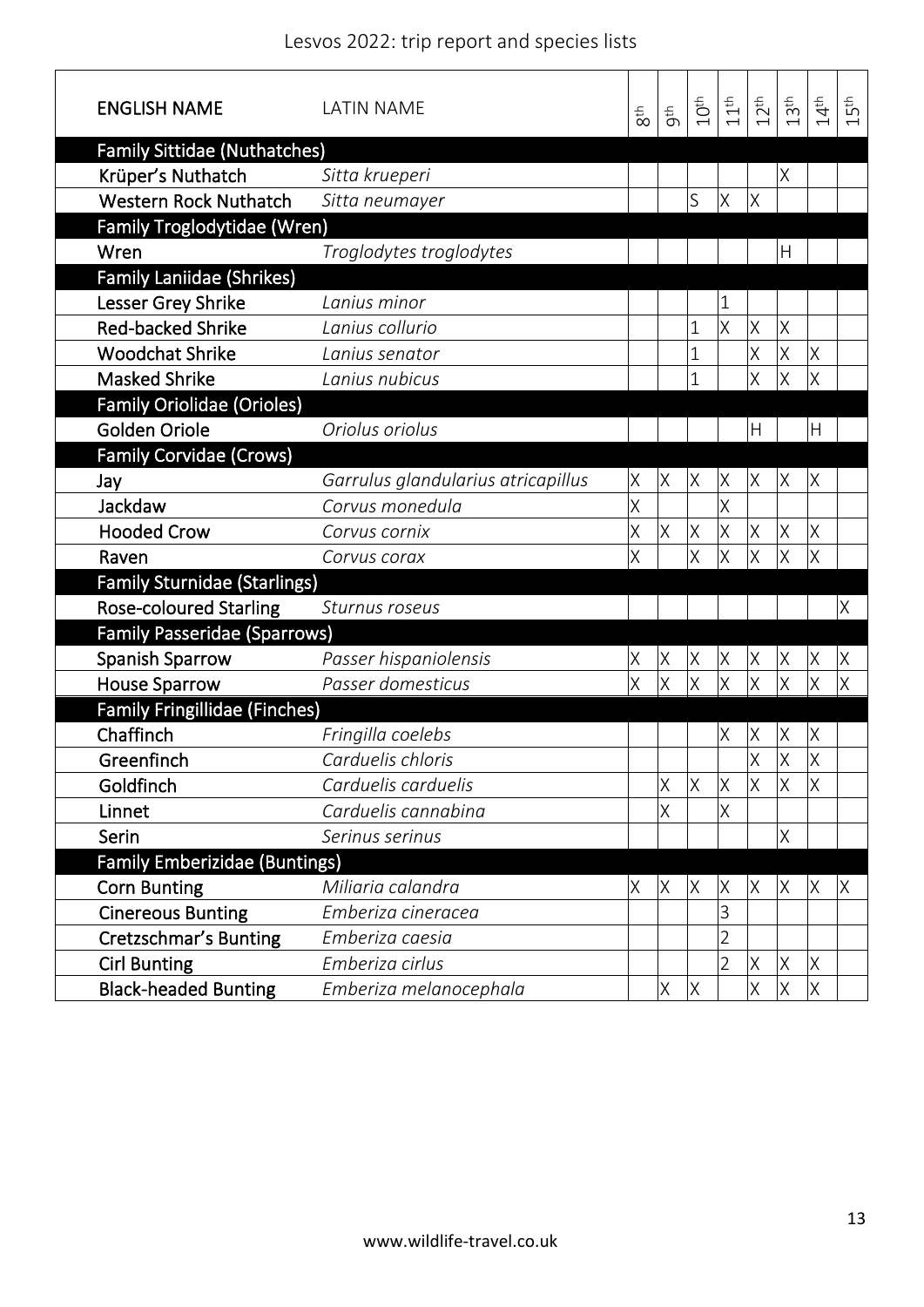| <b>ENGLISH NAME</b>                | <b>LATIN NAME</b>         | 8 <sup>th</sup> | gth      | $10^{\rm th}$ | 11 <sup>th</sup> | $12^{th}$    | 13 <sup>th</sup> | 14 <sup>th</sup> | 15 <sup>th</sup> |
|------------------------------------|---------------------------|-----------------|----------|---------------|------------------|--------------|------------------|------------------|------------------|
| <b>MAMMALS</b>                     |                           |                 |          |               |                  |              |                  |                  |                  |
| Caucasian Squirrel                 | Sciurus anomalus          |                 |          |               |                  |              |                  | Χ                |                  |
| <b>Beech Marten</b>                | Martes foina              |                 |          |               | D                |              |                  |                  |                  |
| Lesser Mole-Rat                    | Nanospalax leucodon       |                 |          | S             |                  |              |                  | S                |                  |
| <b>Red Fox</b>                     | Vulpes vulpes             |                 |          |               | $\mathbf{1}$     |              |                  |                  |                  |
| <b>Common Pipistrelle</b>          | Pipistrellus pipistrellus | Χ               | $\times$ | X             | $\times$         |              |                  |                  |                  |
| <b>AMPHIBIANS &amp; REPTILES</b>   |                           |                 |          |               |                  |              |                  |                  |                  |
| <b>Green Toad</b>                  | <b>Bufotes viridis</b>    |                 |          |               |                  |              |                  | D                |                  |
| Levant Marsh Frog                  | Pelophylax bedriagae      |                 |          | Χ             | $\mathsf{H}$     |              |                  | Χ                |                  |
| <b>Eastern Tree Frog</b>           | Hyla orientalis           | Η               | H        | H             | $\overline{H}$   | $\mathsf{H}$ | Η                | H                |                  |
| <b>Spur-thighed Tortoise</b>       | Testudo graeca            |                 |          |               |                  | Χ            |                  |                  |                  |
| <b>European Pond Terrapin</b>      | Emys orbicularis          | Χ               |          |               |                  |              |                  |                  |                  |
| <b>Balkan Terrapin</b>             | Mauremys rivulata         | X               | $\times$ | Χ             | X                |              | X                | X                |                  |
| <b>Starred Agama</b>               | Laudakia stellio          |                 |          |               |                  | X            |                  | χ                |                  |
| Snake-eyed Lacertid                | Ophisops elegans          |                 |          |               | $\times$         | X            |                  |                  |                  |
| <b>Balkan Green Lizard</b>         | Lacerta trilineata        |                 |          | Χ             | $\times$         | X            | X                | Χ                |                  |
| <b>Glass Lizard</b>                | Pseudopus apodus          |                 |          | Χ             |                  |              |                  |                  |                  |
| <b>Worm Snake</b>                  | Xerotyphlops vermicularis |                 |          |               |                  | X            |                  |                  |                  |
| <b>Coin-marked Snake</b>           | Hemorrhois nummifer       |                 |          |               |                  |              |                  | S                |                  |
| <b>Grass Snake</b>                 | Natrix natrix             |                 |          |               |                  |              | D                |                  |                  |
| Dice Snake                         | Natrix tessellata         |                 |          |               |                  |              | X                |                  |                  |
|                                    |                           |                 |          |               |                  |              |                  |                  |                  |
| <b>BUTTERFLIES</b>                 |                           |                 |          |               |                  |              |                  |                  |                  |
| Family Papilionidae (Swallowtails) |                           |                 |          |               |                  |              |                  |                  |                  |
| Swallowtail                        | Papilio machaon           |                 | X        | $\times$      |                  |              |                  |                  |                  |
| <b>Scarce Swallowtail</b>          | Iphiclides podalirius     |                 |          |               |                  |              |                  | X                |                  |
| Eastern Festoon                    | Zerynthia cerisyi         |                 |          | Χ             |                  | Χ            | $\times$         | Χ                |                  |
| <b>Family Pieridae (Whites)</b>    |                           |                 |          |               |                  |              |                  |                  |                  |
| <b>Clouded Yellow</b>              | Colias croceus            | Χ               | $\times$ | Χ             |                  | Χ            |                  | Χ                |                  |
| <b>Black-veined White</b>          | Aporia crataegi           |                 |          | Χ             |                  | X            |                  | Χ                |                  |
| Large White                        | Pieris brassicae          | Χ               | X        | Χ             |                  | X            |                  | Χ                |                  |
| <b>Small White</b>                 | Pieris rapae              |                 |          |               |                  |              |                  | Χ                |                  |

| JUUT VIIILL                                           | TICHS TUPUL            |   |    |   |    |          |    | $\sqrt{ }$ |  |
|-------------------------------------------------------|------------------------|---|----|---|----|----------|----|------------|--|
| Orange Tip                                            | Anthocharis cardamines |   |    |   | ΙX | X        | ΙX | X          |  |
| <b>Eastern Dappled White</b>                          | Euchloe ausonia        |   | ΙX |   |    |          |    | Χ          |  |
| Eastern Bath White                                    | Pontia edusa           | Χ |    |   |    |          |    |            |  |
| <b>Family Nymphalidae (Admirals and Fritillaries)</b> |                        |   |    |   |    |          |    |            |  |
| <b>Red Admiral</b>                                    | Vanessa atalanta       | X |    |   | X  | X        | IX | X          |  |
| Painted Lady                                          | Vanessa cardui         |   |    | Χ | ΙX | $\times$ |    |            |  |
| Southern Comma                                        | Polygonum egea         |   |    |   |    |          |    | Χ          |  |
| Aegean Fritillary                                     | Melitaea telona        |   |    |   |    | Χ        |    |            |  |
| <b>Lesser Spotted Fritillary</b>                      | Melitaea trivia        |   | X  |   |    | Χ        |    | Χ          |  |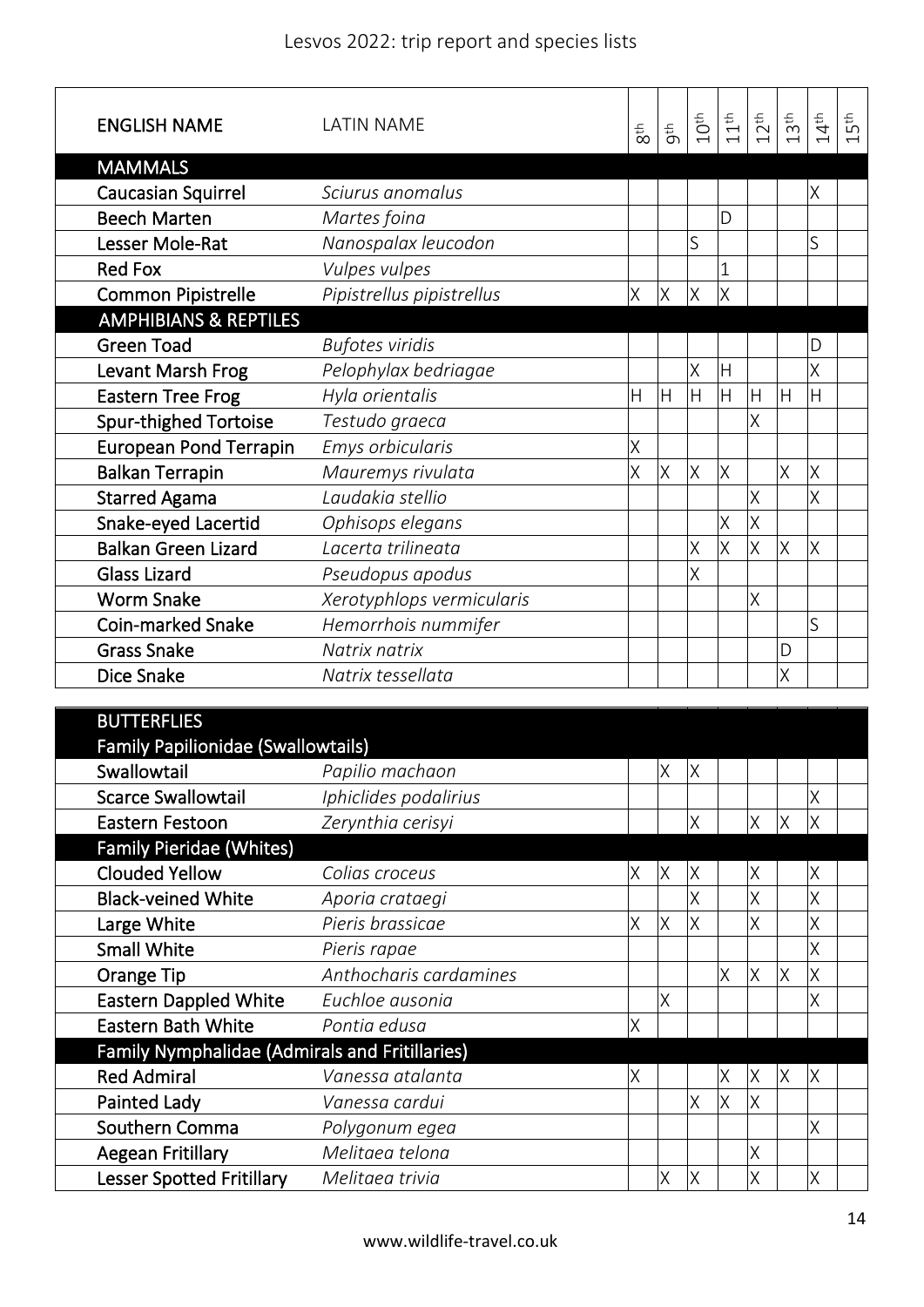| <b>ENGLISH NAME</b>                  | <b>LATIN NAME</b>      | $8th$ | gth | 10 <sup>th</sup> | $\stackrel{\text{th}}{\rightarrow}$ | 2 <sup>th</sup> | 3 <sup>th</sup> | 4 <sup>th</sup> | ۽ ا<br>م<br>$\overline{\phantom{0}}$ |
|--------------------------------------|------------------------|-------|-----|------------------|-------------------------------------|-----------------|-----------------|-----------------|--------------------------------------|
| <b>Family Satyridae (Browns)</b>     |                        |       |     |                  |                                     |                 |                 |                 |                                      |
| <b>Balkan Grayling</b>               | Hipparchia senthes     |       |     |                  |                                     |                 | Χ               | Χ               |                                      |
| Lattice Brown                        | Kirinia roxelana       |       |     |                  |                                     | X               |                 |                 |                                      |
| <b>Wall Brown</b>                    | Lasiommata megera      |       |     |                  |                                     |                 |                 | X               |                                      |
| <b>Aegean Meadow Brown</b>           | Maniola telmessia      |       |     |                  |                                     |                 |                 | X               |                                      |
| <b>Turkish Meadow Brown</b>          | Maniola megala         | Χ     | Χ   | Χ                | X                                   | X               | X               | Χ               |                                      |
| <b>Small Heath</b>                   | Coenonympha pamphilus  |       |     |                  |                                     | Χ               |                 | Χ               |                                      |
| Family Lycaenidae (Blues & Coppers)  |                        |       |     |                  |                                     |                 |                 |                 |                                      |
| <b>Small Copper</b>                  | Lycaena phlaeas        |       |     | Χ                | X                                   | X               | X               | Χ               |                                      |
| <b>Holly Blue</b>                    | Celastrina argiolus    |       |     |                  |                                     |                 | X               |                 |                                      |
| <b>Brown Argus</b>                   | Aricia agestis         |       |     |                  | X                                   | X               | X               | Χ               |                                      |
| Long-tailed Blue                     | Lampides boeticus      |       |     |                  |                                     | X               |                 |                 |                                      |
| <b>Common Blue</b>                   | Polyommatus icarus     |       |     | Χ                | $\times$                            | X               | $\times$        | X               |                                      |
| <b>Family Hesperiidae (Skippers)</b> |                        |       |     |                  |                                     |                 |                 |                 |                                      |
| Hungarian Skipper                    | Spialia orbifer        |       |     |                  |                                     | Χ               |                 |                 |                                      |
| <b>Mallow Skipper</b>                | Carcharodus alceae     |       |     |                  |                                     | Χ               |                 |                 |                                      |
| <b>Oriental Marbled Skipper</b>      | Carcharodus orientalis |       |     |                  |                                     | X               |                 |                 |                                      |
| <b>Small Skipper</b>                 | Thymelicus sylvestris  |       |     | Χ                | X                                   | X               |                 | Χ               |                                      |

| <b>ODONATA - DRAGONFLIES</b> |                       |                                    |
|------------------------------|-----------------------|------------------------------------|
| Dark Spreadwing              | Lestes macrostigma    | Skala Kallonis pool, and Achladeri |
| <b>Migrant Spreadwing</b>    | Lestes barbarous      | one, Skala Kallonis pool           |
| <b>Common Bluetail</b>       | Ischnura elegans      | Metochi                            |
| <b>Blue Featherleg</b>       | Platycnemis pennipes  | Metochi                            |
| <b>Lesser Emperor</b>        | Anax parthenope       | Tsiknias River; Metochi            |
| <b>Broad-bodied Chaser</b>   | Libellula depressa    | Lafionas, in the water tank        |
| Southern Skimmer             | Orthetrum brunneum    | Female perched, Metochi            |
| <b>Small Skimmer</b>         | Orthetrum taeniolatum | Along track, by Tsiknias River     |

| MISCELLANEOUS/ADDITIONS |                          |                                       |
|-------------------------|--------------------------|---------------------------------------|
| a sun spider            | Order Solifugae          | one under a rock at the salt pans     |
| a scorpion              | Mesobuthus gibbosus      | under litter at the salt pans         |
| Eastern Hornet          | Vespa orientalis         |                                       |
| Mammoth Wasp            | Megascolia maculata      |                                       |
| Carpenter Bee           | Xylocopa sp.             |                                       |
| Spoon-wing Lacewing     | Nemoptera sinuata        | Petri                                 |
| Cream-spot Tiger        | Arctia villica           |                                       |
| Egyptian Grasshopper    | Anacridium aegyptium     |                                       |
| Shore Tiger Beetle      | Calomera littoralis      | on the shore at the salt pans         |
| Peach Flathead Borer    | Capanodis cf tenebrionis | Lafionas                              |
| a jewel beetle          | Chalcophora cf detrita   | Lafionas                              |
| a carrion beetle        | Silpha obscura           | The 'woodlouse' beetle larve at Skala |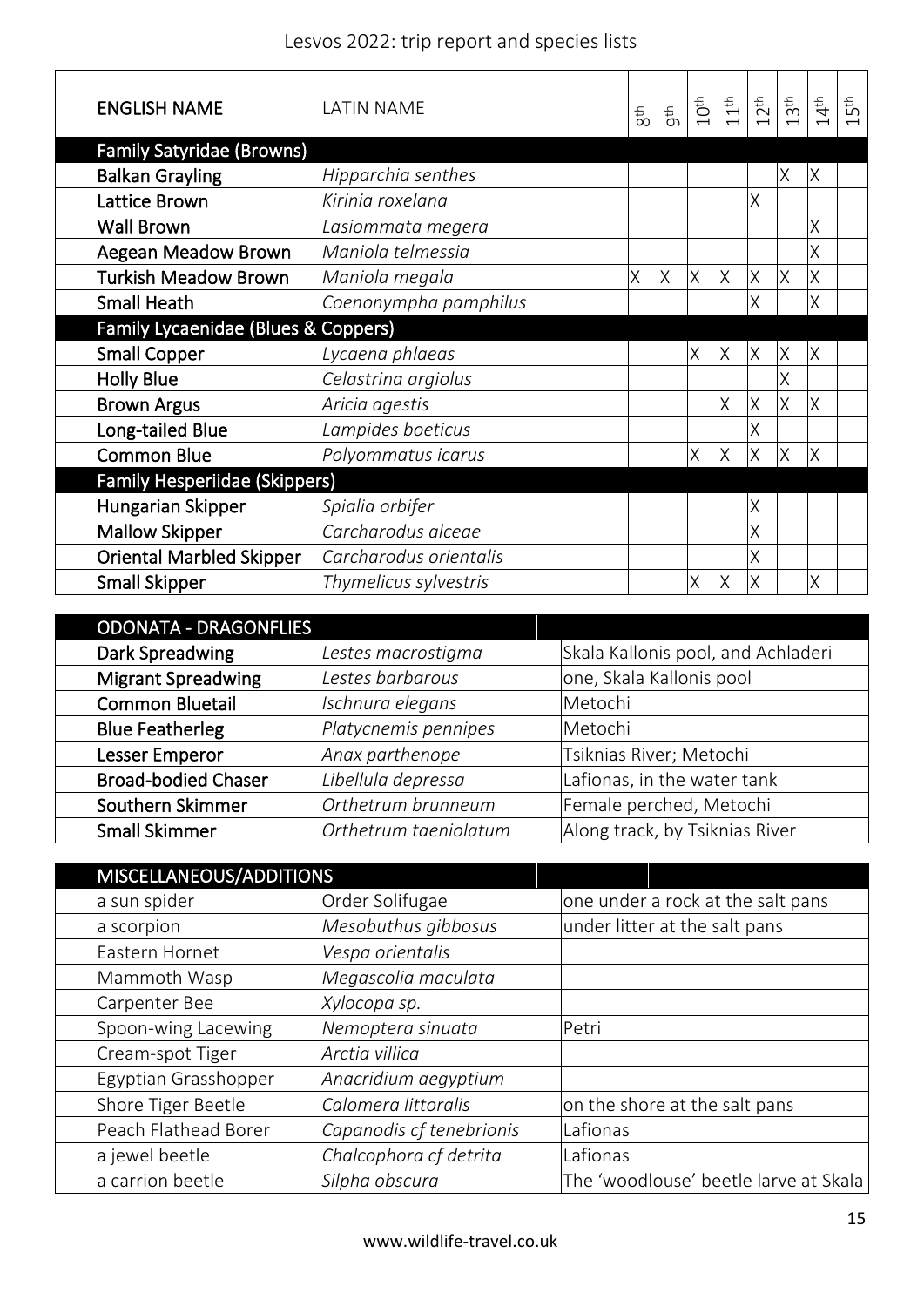| <b>SCIENTIFIC NAME</b> | <b>NOTES</b>                                                  |
|------------------------|---------------------------------------------------------------|
| <b>DICOTYLEDONS</b>    |                                                               |
| Apiaceae               |                                                               |
| Conium maculatum       | <b>Hemlock</b>                                                |
| Daucus carota          | Wild Carrot. Common road verge weed                           |
| Echinophora spinosa    | Very spiny umbellifer, not yet in flower, at coast by the     |
|                        | saltpans                                                      |
| Eryngium maritimum     | Sea Holly                                                     |
| Ferula communis        | Giant Fennel. Common roadside weed, yellow 'ball'             |
|                        | flowerheads                                                   |
| Foeniculum vulgare     | Fennel. Common roadside weed, not yet in flower               |
| Lagoecia cuminoides    | Small annual with feathery leaves and 'pompom' seed head, at  |
|                        | edge of road up to Ipsilou                                    |
| Oenanthe silalifolia   | Narrow-leaved Water Dropwort. Common along the damp           |
|                        | roadsides around Skala Kallonis                               |
| Scandix pecten-veneris | Shepherd's Needle                                             |
| Smyrnium olusatrum     | Alexanders. Field edge weed, Skala Kallonis                   |
| Smyrnium perfoliatum   | Perfoliate Alexanders. eg Metochi                             |
| Tordylium apulum       | Disk-shaped seeds with raised bobbly ridge, eg nr Andissa     |
| Torilis arvensis       | Upright Hedge-Parsley. Taller plant, with ovoid seeds covered |
|                        | in hooked bristles, nr Andissa                                |
| Torilis nodosa         | Knotted Hedge Parsley. Field edge weed.                       |
| Anacardiaceae          |                                                               |
| Pistacia lentiscus     | Turpentine Tree. The bush with the very furry caterpillars    |
| Platanaceae            |                                                               |
| Platanus orientalis    | <b>Oriental Plane</b>                                         |
| Apocynaceae            |                                                               |
| Nerium oleander        | Oleander.                                                     |
| Aristolochiaceae       |                                                               |
| Aristolochia hirta     | Hairy Birthwort. Nr Andissa                                   |
| Asteraceae             |                                                               |
| Anthemis rigida        | The ray-less 'daisy'                                          |
| Anthemis tomentosa     | Grey-leaved 'daisy' on the beach, Skala Kallonis              |
| Calendula arvensis     | Corn Marigold. Common roadside/field edge weed                |
| Carduus pycnocephalus  | Slender Thistle. Common field edge weed<br>Cornflower         |
| Centaurea cyanus       |                                                               |
| Centaurea spinosa      | grey, fleshy-stemmed 'hummocks' at the beach, Kallonis        |
| Cichorium intybus      | Chicory<br>Pink Hawk's-beard                                  |
| Crepis rubra           |                                                               |
| Glebionis coronaria    | Crown Daisy. Field edge weed, eg Skala Kallonis               |
| Notobasis syriaca      | Syrian Thistle. Multi-headed thistle, along 'East River'      |
| Silybum marianum       | Holy Thistle. Common roadside weed around Skala Kallonis      |
| Tragopogon sinuatus    | Southern Salsify. Common field edge weed: giant 'clock'       |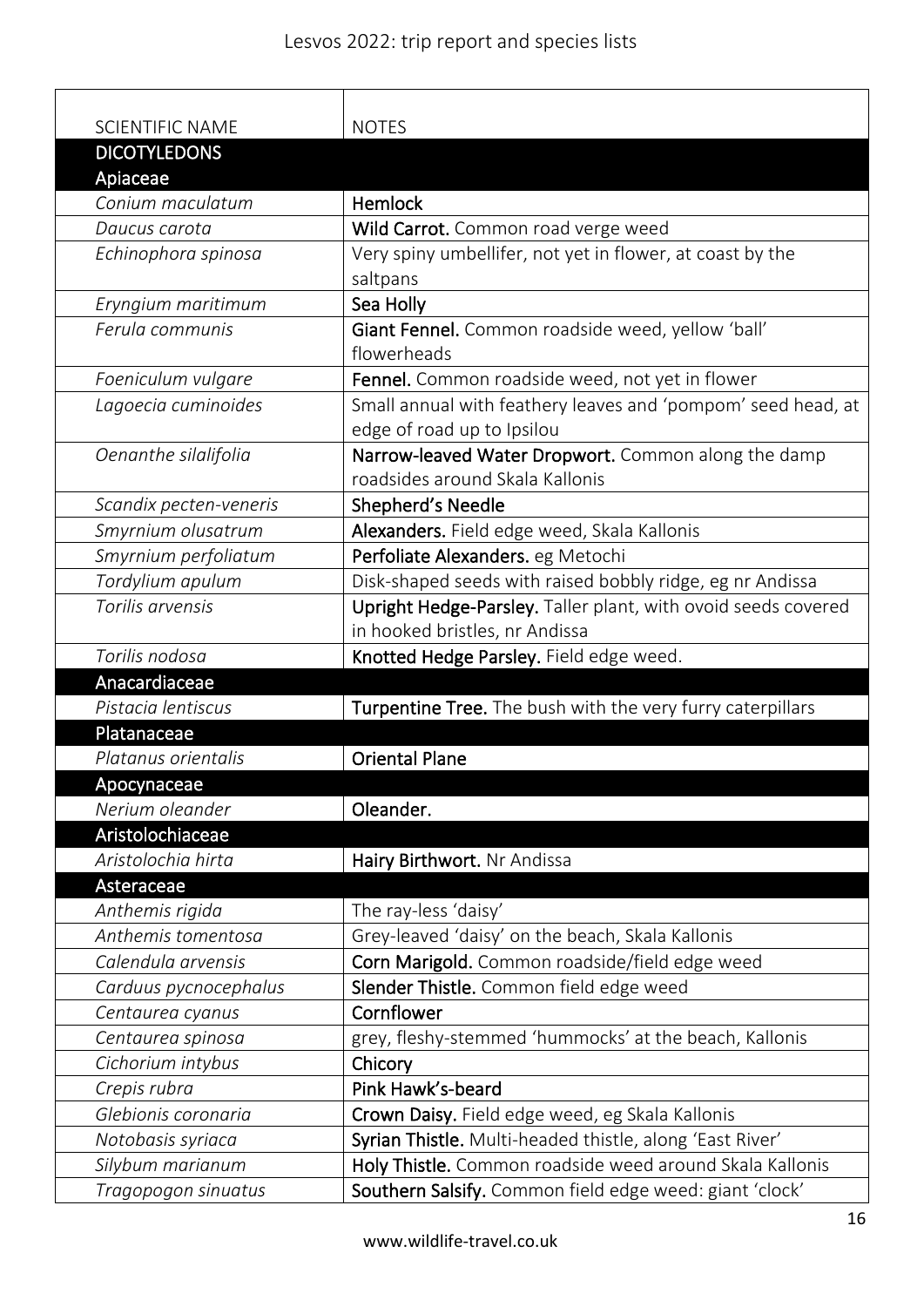| <b>SCIENTIFIC NAME</b> | <b>NOTES</b>                                                     |
|------------------------|------------------------------------------------------------------|
| Boraginaceae           |                                                                  |
| Anchusa undulata       | Deep blue flowers                                                |
| Echium italicum        | Pale Viper's Bugloss.                                            |
| Echium plantagineum    | the low-growing, darker flowered viper's bugloss                 |
| <b>Brassicaceae</b>    |                                                                  |
| Matthiola tricuspidata | Three-horned Stock. Lilac flowers, on the beach at Skala         |
| Campanulaceae          |                                                                  |
| Campanula lyrata       | Walls and rocky cliffs                                           |
| Campanula sp           | Tall spike, Lafionas                                             |
| Legousia pentagonia    | Large Venus's-looking-glass. Tsiknias, track sides               |
| Caprifoliaceae         |                                                                  |
| Knautia integrifolia   | Tall lilac-flowered 'scabious'. Common roadside week.            |
| Caryophyllaceae        |                                                                  |
| Agrostemma githago     | Corncockle. Common in arable fields around Skala Kallonis        |
| Dianthus sp            | Above Agiassos                                                   |
| Petrorhagia sp.        | A childing pink. Skala Kallonis                                  |
| Silene colorata        | Mediterranean Catchfly. Short, red-pink, at back of beach        |
| Silene dichotoma       | Forked Catchfly. Field edge weed, hairy                          |
| Silene italica         | Sticky Catchfly. Ipsilou                                         |
| Spergularia bocconei   | A rock spurrey. Kallonis saltpans                                |
| Cistaceae              |                                                                  |
| Cistus creticus        | Pink cistus on hillsides                                         |
| Cistus salvifolius     | White cistus, through the pine forest                            |
| Tuberaria guttata      | Spotted Rock-rose. Lafionas                                      |
| Crassulaceae           |                                                                  |
| Umbilicus rupestris    | Navelwort. Walls around Metochi                                  |
| Cucurbitaceae          |                                                                  |
| Ecballium elaterium    | Squirting Cucumber. Skala Kallonis                               |
| Euphorbiaceae          |                                                                  |
| Euphorbia helioscopia  | Sun Spurge                                                       |
| Euphorbia rigida       | the spurge above Agiassos                                        |
| Fabaceae               |                                                                  |
| Anagyris foetida       | Bean Trefoil. Shrub, with long 'bean pods', nr Andissa           |
| Bituminaria bituminosa | <b>Pitch Trefoil</b>                                             |
| Cercis siliquastrum    | Judas Tree. Planted roadside shrub near Skala Kallonis           |
| Hippocrepis emerus     | Scorpion Vetch. Yellow 'crown vetch', nr Andisa                  |
| Lathyrus aphaca        | Yellow Vetchling. Pale yellow flowers, large stipules, no leaves |
| Lathyrus clymenum      | pea with two-tone red and pink flowers, nr Andissa               |
| Medicago orbicularis   | Large Disk Medick. Seedpods a flat, spiral disc. eg nr Andissa   |
| Medicago polymorpha    | Hairy Medick. Very spiny, spiral seedpods, nr Andissa            |
| Melilotus indicus      | <b>Small Melilot</b>                                             |
| Onobrychis caput-galli | Cock's-comb Sainfoin. saltpans                                   |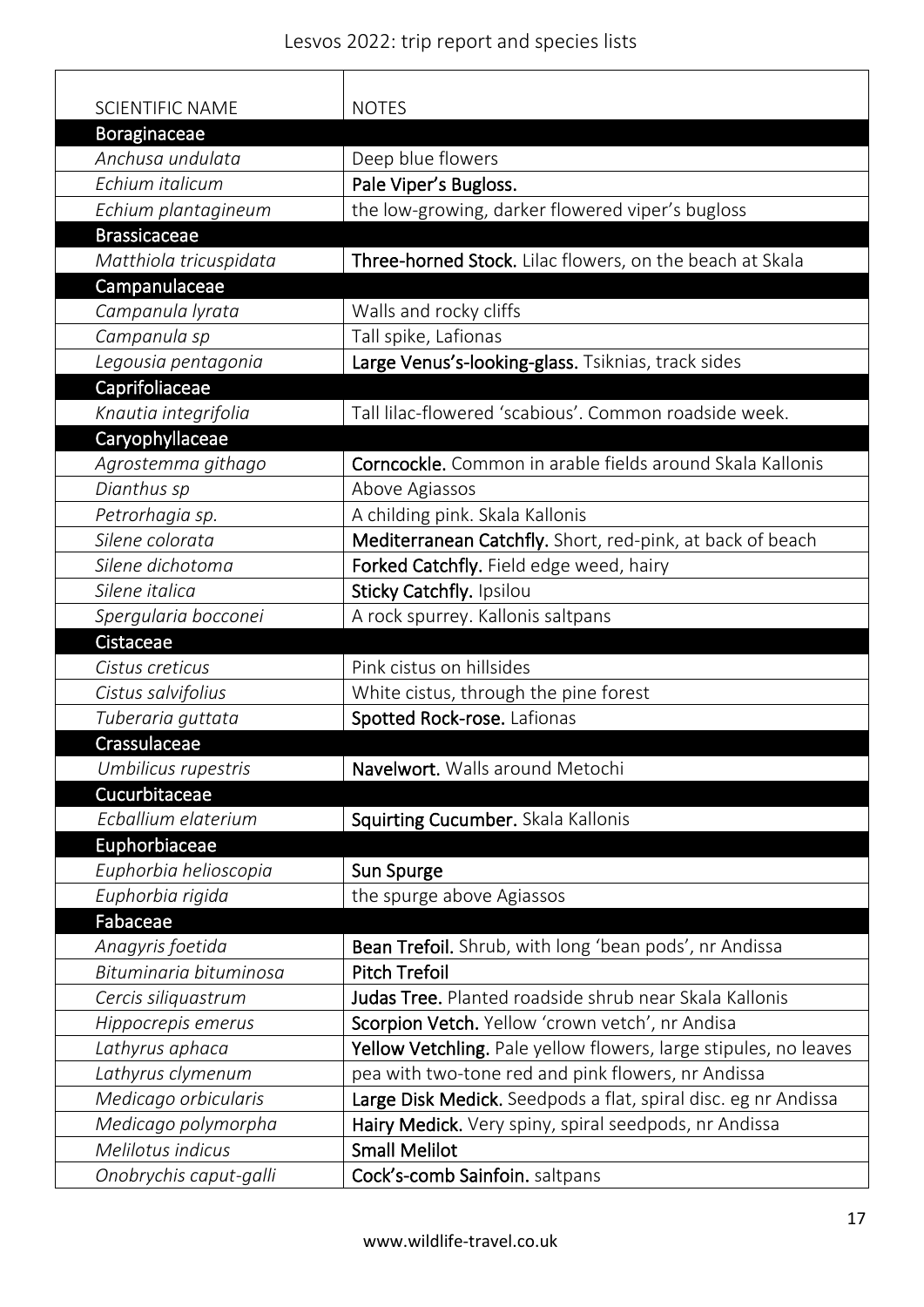| <b>SCIENTIFIC NAME</b>    | <b>NOTES</b>                                                     |
|---------------------------|------------------------------------------------------------------|
| Securigera cretica        | Small pink & white crown vetch, nr Andissa                       |
| Spartium junceum          | Spanish Broom. Large yellow flowered broom, sweet smell          |
| Tifolium angustifolium    | Narrow-leaved Clover. Tall flower head, nr Andissa               |
| Trifolium arvense         | Hare's-foot Clover eg nr Andissa                                 |
| Trifolium grandiflorum    | The trifolium with pinky-tipped flowers, nr Andissa              |
| Trifolium pilulare        | Calyx as inflated ball, nr Andissa                               |
| Trifolium resupinatum     | Reversed Clover carmine pink, common in waste place. Calyx       |
|                           | tip with 2 points                                                |
| Trifolium scabrum         | Rough Clover. Large white flower head, nr Andissa                |
| Trifolium stellatum       | Star Clover. Calyx long-pointed stars                            |
| Trifolium tomentosum      | Woolly Clover eg nr Andissa. Calyx round woolly balls            |
| Trifolium uniflorum       | Single white flowers, Ipsilou                                    |
| Vicia onobrychioides      | False Sainfoin. Vetch with long purple flower spikes, nr Andissa |
| Vicia villosa             | Fodder Vetch. Rich purple vetch, nr Andissa                      |
| Fagaceae                  |                                                                  |
| Castanea sativa           | <b>Sweet Chestnut</b>                                            |
| Quercus coccifera         | Kermes Oak. Small scrubby oak with holly leaves                  |
| Quercus ithaburensis ssp  | Valonia Oak. Tree with large acorn-cups, covered in large        |
| macrolepis                | 'scales'. Leaves with pointed lobes.                             |
| Quercus pubescens         | Downy Oak. Tree-forming oak, with 'normal', round-lobed oak      |
|                           |                                                                  |
|                           | leaves                                                           |
| Frankeniaceae             |                                                                  |
| Frankenia hirsuta         | saltpans                                                         |
| Lamiaceae                 |                                                                  |
| Ballota acetabulosa       | a horehound, Metochi                                             |
| Lamium amplexicaule       | Henbit Dead-nettle. Roadside weed                                |
| Lamium garganicum         | Large pink-and-white flowers, Petri                              |
| Lamium moschatum          | Musk Dead-nettle. Large white dead-nettle with pale-blotched     |
|                           | uppermost leaves, Tsiknias river banks                           |
| Lavandula stoechas        | French Lavender                                                  |
| Origanum onites           | White Oregano. on rocky hillsides around Petri                   |
| Stachys cretica subsp     | Pale pink flowers, narrow leaves, Kalloni saltpans               |
| lesbiaca                  |                                                                  |
| Stachys spinulosa         | Large white-flowered woundwort, Tsiknias riverbanks              |
| Moraceae                  |                                                                  |
| Althaea pallida           | Turkish Wild Hollyhock. Tall pale pink hollyhock, eg Lafionas    |
| Malva sylvestris          | Common Mallow.                                                   |
| Moraceae                  |                                                                  |
| Ficus carica              | <b>Fig</b>                                                       |
| Oleaceae<br>Olea europaea | Olive                                                            |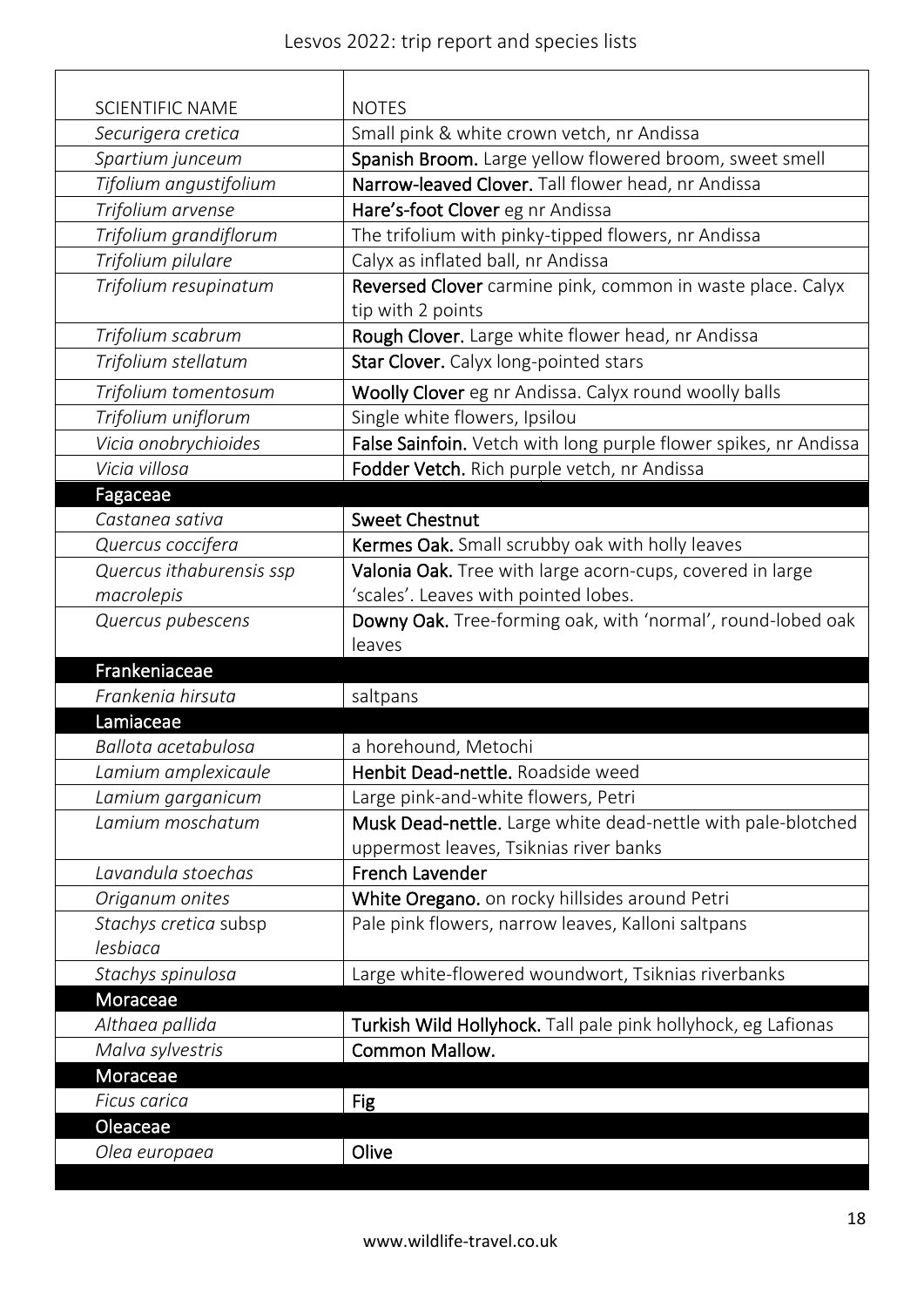| <b>SCIENTIFIC NAME</b><br><b>NOTES</b><br>Orobanchaceae<br><b>Yellow Bartsia</b><br>Parentucellia viscosa<br>at least three different broomrapes<br>Orobanche spp<br>Paeoniaceae<br>Paeonia mascula<br>above Agiassos<br>Papaveraceae<br>Glaucium corniculatum<br>Yellow-horned Poppy.<br>The small yellow flower, Skala Kallonis<br>Hypecoeum procumbens<br>Papaver rhoeas<br>Corn Poppy<br>Primulaceae<br>Anagallis arvensis<br><b>Scarlet Pimpernel</b><br>Dark Purple Loosestrife. Along rocky shore of 'East River'<br>Lysimachia atropurpurea<br>Plantaginaceae<br>Cymbalaria muralis<br>Ivy-leaved Toadflax<br>Veronica catenata<br>Pink Water Speedwell<br>Plumbaginaceae<br>Limonium sinuatum<br>Sea Lavender. Sigri museum grounds<br>Ranunculaceae<br>Peacock Anemone above Agiassos<br>Anemone pavonina<br>Lafionas<br>Clematis sp<br>Ranunculus muricatus<br>the common buttercup in ditches/field edges<br>Ranunculus cf<br>Adder's-tongue Crowfoot. Ditches around Metochi<br>ophioglossifolius<br>Resedaceae<br>Reseda alba<br>White Mignonette. Kavaki<br>Rosaceae<br>Cydonia oblonga<br>Quince. nr Andissa<br>Prunus dulcis<br>Almond. nr Andissa<br>Wild Pear. A broad-leaved pear, nr Andissa<br>Pyrus cf pyraster<br>Almond-leaved Pear. The wild pear tree with narrow leaves<br>Pyrus spinosa<br>Spiny Burnet. Chicken wire bush<br>Sarcopoterium spinosum<br>Rubiaceae<br>Dog Cabbage. Walls around Metochi<br>Theligonum cynocrambe<br>Santalaceae<br>Osyris alba<br>Osyris. Broom-like shrub, with small yellow flowers. Metochi<br>Solanaceae<br>Hyoscyamus albus<br>White Henbane. Molyvos<br>Ulmaceae<br>Ulmus minor<br>Smooth-leaved Elm. Metochi hedges |            |  |
|----------------------------------------------------------------------------------------------------------------------------------------------------------------------------------------------------------------------------------------------------------------------------------------------------------------------------------------------------------------------------------------------------------------------------------------------------------------------------------------------------------------------------------------------------------------------------------------------------------------------------------------------------------------------------------------------------------------------------------------------------------------------------------------------------------------------------------------------------------------------------------------------------------------------------------------------------------------------------------------------------------------------------------------------------------------------------------------------------------------------------------------------------------------------------------------------------------------------------------------------------------------------------------------------------------------------------------------------------------------------------------------------------------------------------------------------------------------------------------------------------------------------------------------------------------------------------------------------------------------------------------------------------------------------------------------|------------|--|
|                                                                                                                                                                                                                                                                                                                                                                                                                                                                                                                                                                                                                                                                                                                                                                                                                                                                                                                                                                                                                                                                                                                                                                                                                                                                                                                                                                                                                                                                                                                                                                                                                                                                                        |            |  |
|                                                                                                                                                                                                                                                                                                                                                                                                                                                                                                                                                                                                                                                                                                                                                                                                                                                                                                                                                                                                                                                                                                                                                                                                                                                                                                                                                                                                                                                                                                                                                                                                                                                                                        |            |  |
|                                                                                                                                                                                                                                                                                                                                                                                                                                                                                                                                                                                                                                                                                                                                                                                                                                                                                                                                                                                                                                                                                                                                                                                                                                                                                                                                                                                                                                                                                                                                                                                                                                                                                        |            |  |
|                                                                                                                                                                                                                                                                                                                                                                                                                                                                                                                                                                                                                                                                                                                                                                                                                                                                                                                                                                                                                                                                                                                                                                                                                                                                                                                                                                                                                                                                                                                                                                                                                                                                                        |            |  |
|                                                                                                                                                                                                                                                                                                                                                                                                                                                                                                                                                                                                                                                                                                                                                                                                                                                                                                                                                                                                                                                                                                                                                                                                                                                                                                                                                                                                                                                                                                                                                                                                                                                                                        |            |  |
|                                                                                                                                                                                                                                                                                                                                                                                                                                                                                                                                                                                                                                                                                                                                                                                                                                                                                                                                                                                                                                                                                                                                                                                                                                                                                                                                                                                                                                                                                                                                                                                                                                                                                        |            |  |
|                                                                                                                                                                                                                                                                                                                                                                                                                                                                                                                                                                                                                                                                                                                                                                                                                                                                                                                                                                                                                                                                                                                                                                                                                                                                                                                                                                                                                                                                                                                                                                                                                                                                                        |            |  |
|                                                                                                                                                                                                                                                                                                                                                                                                                                                                                                                                                                                                                                                                                                                                                                                                                                                                                                                                                                                                                                                                                                                                                                                                                                                                                                                                                                                                                                                                                                                                                                                                                                                                                        |            |  |
|                                                                                                                                                                                                                                                                                                                                                                                                                                                                                                                                                                                                                                                                                                                                                                                                                                                                                                                                                                                                                                                                                                                                                                                                                                                                                                                                                                                                                                                                                                                                                                                                                                                                                        |            |  |
|                                                                                                                                                                                                                                                                                                                                                                                                                                                                                                                                                                                                                                                                                                                                                                                                                                                                                                                                                                                                                                                                                                                                                                                                                                                                                                                                                                                                                                                                                                                                                                                                                                                                                        |            |  |
|                                                                                                                                                                                                                                                                                                                                                                                                                                                                                                                                                                                                                                                                                                                                                                                                                                                                                                                                                                                                                                                                                                                                                                                                                                                                                                                                                                                                                                                                                                                                                                                                                                                                                        |            |  |
|                                                                                                                                                                                                                                                                                                                                                                                                                                                                                                                                                                                                                                                                                                                                                                                                                                                                                                                                                                                                                                                                                                                                                                                                                                                                                                                                                                                                                                                                                                                                                                                                                                                                                        |            |  |
|                                                                                                                                                                                                                                                                                                                                                                                                                                                                                                                                                                                                                                                                                                                                                                                                                                                                                                                                                                                                                                                                                                                                                                                                                                                                                                                                                                                                                                                                                                                                                                                                                                                                                        |            |  |
|                                                                                                                                                                                                                                                                                                                                                                                                                                                                                                                                                                                                                                                                                                                                                                                                                                                                                                                                                                                                                                                                                                                                                                                                                                                                                                                                                                                                                                                                                                                                                                                                                                                                                        |            |  |
|                                                                                                                                                                                                                                                                                                                                                                                                                                                                                                                                                                                                                                                                                                                                                                                                                                                                                                                                                                                                                                                                                                                                                                                                                                                                                                                                                                                                                                                                                                                                                                                                                                                                                        |            |  |
|                                                                                                                                                                                                                                                                                                                                                                                                                                                                                                                                                                                                                                                                                                                                                                                                                                                                                                                                                                                                                                                                                                                                                                                                                                                                                                                                                                                                                                                                                                                                                                                                                                                                                        |            |  |
|                                                                                                                                                                                                                                                                                                                                                                                                                                                                                                                                                                                                                                                                                                                                                                                                                                                                                                                                                                                                                                                                                                                                                                                                                                                                                                                                                                                                                                                                                                                                                                                                                                                                                        |            |  |
|                                                                                                                                                                                                                                                                                                                                                                                                                                                                                                                                                                                                                                                                                                                                                                                                                                                                                                                                                                                                                                                                                                                                                                                                                                                                                                                                                                                                                                                                                                                                                                                                                                                                                        |            |  |
|                                                                                                                                                                                                                                                                                                                                                                                                                                                                                                                                                                                                                                                                                                                                                                                                                                                                                                                                                                                                                                                                                                                                                                                                                                                                                                                                                                                                                                                                                                                                                                                                                                                                                        |            |  |
|                                                                                                                                                                                                                                                                                                                                                                                                                                                                                                                                                                                                                                                                                                                                                                                                                                                                                                                                                                                                                                                                                                                                                                                                                                                                                                                                                                                                                                                                                                                                                                                                                                                                                        |            |  |
|                                                                                                                                                                                                                                                                                                                                                                                                                                                                                                                                                                                                                                                                                                                                                                                                                                                                                                                                                                                                                                                                                                                                                                                                                                                                                                                                                                                                                                                                                                                                                                                                                                                                                        |            |  |
|                                                                                                                                                                                                                                                                                                                                                                                                                                                                                                                                                                                                                                                                                                                                                                                                                                                                                                                                                                                                                                                                                                                                                                                                                                                                                                                                                                                                                                                                                                                                                                                                                                                                                        |            |  |
|                                                                                                                                                                                                                                                                                                                                                                                                                                                                                                                                                                                                                                                                                                                                                                                                                                                                                                                                                                                                                                                                                                                                                                                                                                                                                                                                                                                                                                                                                                                                                                                                                                                                                        |            |  |
|                                                                                                                                                                                                                                                                                                                                                                                                                                                                                                                                                                                                                                                                                                                                                                                                                                                                                                                                                                                                                                                                                                                                                                                                                                                                                                                                                                                                                                                                                                                                                                                                                                                                                        |            |  |
|                                                                                                                                                                                                                                                                                                                                                                                                                                                                                                                                                                                                                                                                                                                                                                                                                                                                                                                                                                                                                                                                                                                                                                                                                                                                                                                                                                                                                                                                                                                                                                                                                                                                                        |            |  |
|                                                                                                                                                                                                                                                                                                                                                                                                                                                                                                                                                                                                                                                                                                                                                                                                                                                                                                                                                                                                                                                                                                                                                                                                                                                                                                                                                                                                                                                                                                                                                                                                                                                                                        |            |  |
|                                                                                                                                                                                                                                                                                                                                                                                                                                                                                                                                                                                                                                                                                                                                                                                                                                                                                                                                                                                                                                                                                                                                                                                                                                                                                                                                                                                                                                                                                                                                                                                                                                                                                        |            |  |
|                                                                                                                                                                                                                                                                                                                                                                                                                                                                                                                                                                                                                                                                                                                                                                                                                                                                                                                                                                                                                                                                                                                                                                                                                                                                                                                                                                                                                                                                                                                                                                                                                                                                                        |            |  |
|                                                                                                                                                                                                                                                                                                                                                                                                                                                                                                                                                                                                                                                                                                                                                                                                                                                                                                                                                                                                                                                                                                                                                                                                                                                                                                                                                                                                                                                                                                                                                                                                                                                                                        |            |  |
|                                                                                                                                                                                                                                                                                                                                                                                                                                                                                                                                                                                                                                                                                                                                                                                                                                                                                                                                                                                                                                                                                                                                                                                                                                                                                                                                                                                                                                                                                                                                                                                                                                                                                        |            |  |
|                                                                                                                                                                                                                                                                                                                                                                                                                                                                                                                                                                                                                                                                                                                                                                                                                                                                                                                                                                                                                                                                                                                                                                                                                                                                                                                                                                                                                                                                                                                                                                                                                                                                                        |            |  |
|                                                                                                                                                                                                                                                                                                                                                                                                                                                                                                                                                                                                                                                                                                                                                                                                                                                                                                                                                                                                                                                                                                                                                                                                                                                                                                                                                                                                                                                                                                                                                                                                                                                                                        |            |  |
|                                                                                                                                                                                                                                                                                                                                                                                                                                                                                                                                                                                                                                                                                                                                                                                                                                                                                                                                                                                                                                                                                                                                                                                                                                                                                                                                                                                                                                                                                                                                                                                                                                                                                        |            |  |
|                                                                                                                                                                                                                                                                                                                                                                                                                                                                                                                                                                                                                                                                                                                                                                                                                                                                                                                                                                                                                                                                                                                                                                                                                                                                                                                                                                                                                                                                                                                                                                                                                                                                                        |            |  |
|                                                                                                                                                                                                                                                                                                                                                                                                                                                                                                                                                                                                                                                                                                                                                                                                                                                                                                                                                                                                                                                                                                                                                                                                                                                                                                                                                                                                                                                                                                                                                                                                                                                                                        |            |  |
|                                                                                                                                                                                                                                                                                                                                                                                                                                                                                                                                                                                                                                                                                                                                                                                                                                                                                                                                                                                                                                                                                                                                                                                                                                                                                                                                                                                                                                                                                                                                                                                                                                                                                        |            |  |
|                                                                                                                                                                                                                                                                                                                                                                                                                                                                                                                                                                                                                                                                                                                                                                                                                                                                                                                                                                                                                                                                                                                                                                                                                                                                                                                                                                                                                                                                                                                                                                                                                                                                                        |            |  |
|                                                                                                                                                                                                                                                                                                                                                                                                                                                                                                                                                                                                                                                                                                                                                                                                                                                                                                                                                                                                                                                                                                                                                                                                                                                                                                                                                                                                                                                                                                                                                                                                                                                                                        |            |  |
|                                                                                                                                                                                                                                                                                                                                                                                                                                                                                                                                                                                                                                                                                                                                                                                                                                                                                                                                                                                                                                                                                                                                                                                                                                                                                                                                                                                                                                                                                                                                                                                                                                                                                        |            |  |
|                                                                                                                                                                                                                                                                                                                                                                                                                                                                                                                                                                                                                                                                                                                                                                                                                                                                                                                                                                                                                                                                                                                                                                                                                                                                                                                                                                                                                                                                                                                                                                                                                                                                                        |            |  |
|                                                                                                                                                                                                                                                                                                                                                                                                                                                                                                                                                                                                                                                                                                                                                                                                                                                                                                                                                                                                                                                                                                                                                                                                                                                                                                                                                                                                                                                                                                                                                                                                                                                                                        | Urticaceae |  |
| Urtica pilulifera<br>Roman Nettle. eg Metochi                                                                                                                                                                                                                                                                                                                                                                                                                                                                                                                                                                                                                                                                                                                                                                                                                                                                                                                                                                                                                                                                                                                                                                                                                                                                                                                                                                                                                                                                                                                                                                                                                                          |            |  |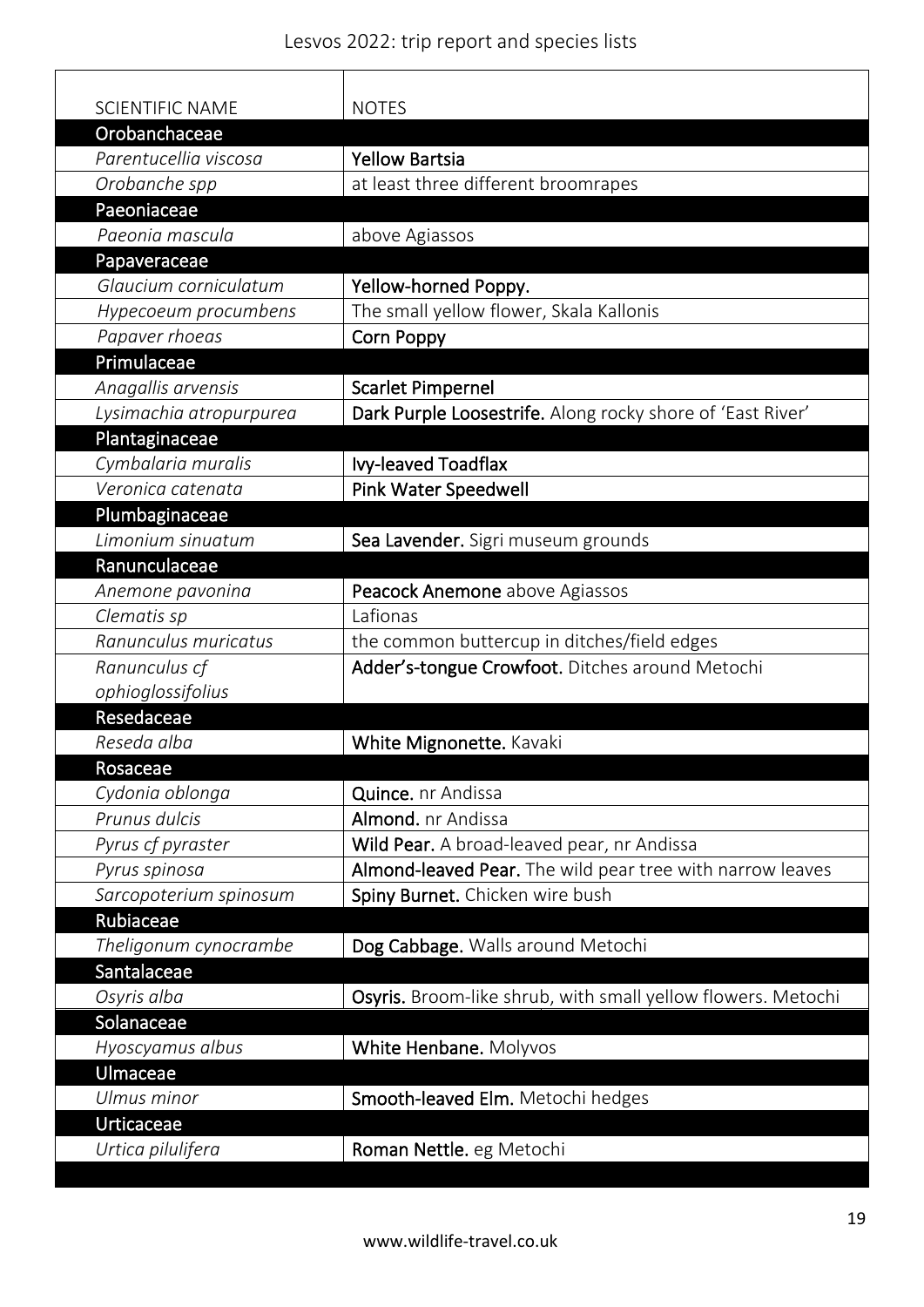|   | <b>SCIENTIFIC NAME</b>                   | <b>NOTES</b>                                                |
|---|------------------------------------------|-------------------------------------------------------------|
|   | <b>MONOCOTYLEDONS</b>                    |                                                             |
|   | Amaryllidaceae<br>Allium sphaerocephalon | Round-headed Leek. Kallonis saltpans                        |
|   | Aracaceae                                |                                                             |
| P | Washingtonia filifera                    | The palm tree in the garden, with Spanish Sparrow colonies. |
|   | Araceae                                  |                                                             |
|   | Dracunculus vulgaris                     | Dragon Arum nr Andissa                                      |
|   | Arum rupicola                            | above Agiassos                                              |
|   | Asparagaceae                             |                                                             |
|   | Asparagus acutifolius                    | <b>Wild Asparagus</b>                                       |
|   | Muscari commutatum                       | The little grape hyacinth above Agiassos                    |
|   | Muscari (=Leopoldia)                     | Tassel Hyacinth. Olive groves around Metochi                |
|   | comosum                                  |                                                             |
|   | Muscari (=Leopoldia) weissii             | The tassel hyacinth above Agiassos                          |
|   | Ornithogalum nutans                      | above Agiassos                                              |
|   | Ornithogalum narbonense                  | Achladeri                                                   |
|   | Ruscus aculeatus                         | Butcher's Broom. Agiassos and Lafonias                      |
|   | Iridaceae                                |                                                             |
|   | Iris orientalis                          | Yellow and white 'flag', Metochi & Achladeri                |
|   | Liliaceae                                |                                                             |
|   | Fritillaria pontica                      | above Agiassos                                              |
|   | Gagea graeca                             | white Gagea in the chestnut forest, above Agiassos          |
|   | Tulipa hageri (=T orphanidea)            | above Agiassos                                              |
|   | Orchidaceae                              |                                                             |
|   | Anacamptis morio ssp                     | Green-winged Orchid. above Agiassos                         |
|   | caucasica                                |                                                             |
|   | Anacamptis sancta                        | Holy Orchid. eg Sigri museum garden, Molyvos                |
|   | Cephalanthera longifolia                 | Sword-leaved Helleborine. above Agiassos                    |
|   | Limodorum abortivum                      | Violet Bird's-nest Orchid. Lafionas                         |
|   | Neotinea tridentata                      | Toothed Orchid. above Agiassos                              |
|   | Orchis provincialis                      | Provence Orchid. above Agiassos                             |
|   | Orchis simia                             | Monkey Orchid. nr Andissa                                   |
|   | Platanthera holmboei                     | Holmboe's Butterfly Orchid. above Agiassos                  |
|   | Serapias laxiflora ssp bergonii          | Achladeri marhes                                            |
|   | Asphodelaceae                            |                                                             |
|   | Asphodelus ramosus                       | Ipsilou: still in flower                                    |
|   | Poaceae                                  |                                                             |
|   | Aegilops cf geniculata                   | The 'spreading spiky flowered' grass, nr Andissa            |
|   | Arundo donax                             | Giant Reed. eg Tsiknias River                               |
|   | Briza maxima                             | Kalloni saltpans                                            |
|   | Hordeum bulbosum                         | Roadsides towards Christou River                            |
|   | Lagurus ovatus                           | Hare's-foot Grass                                           |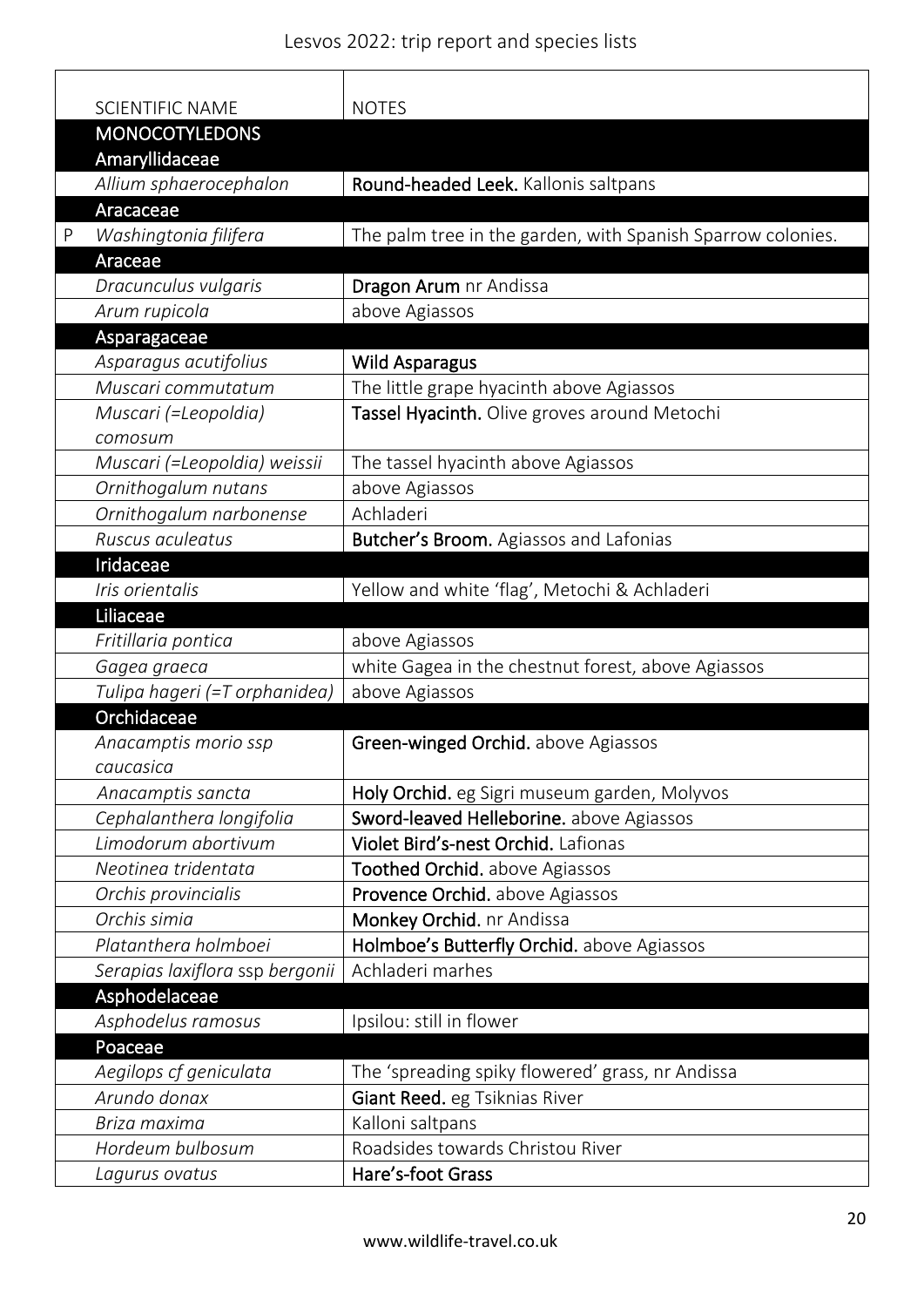







**Flowers of Lesvos** (clockwise, from top left): Fritillaria pontica, Tulipa hageri, Paeonia mascula, Iris orientalis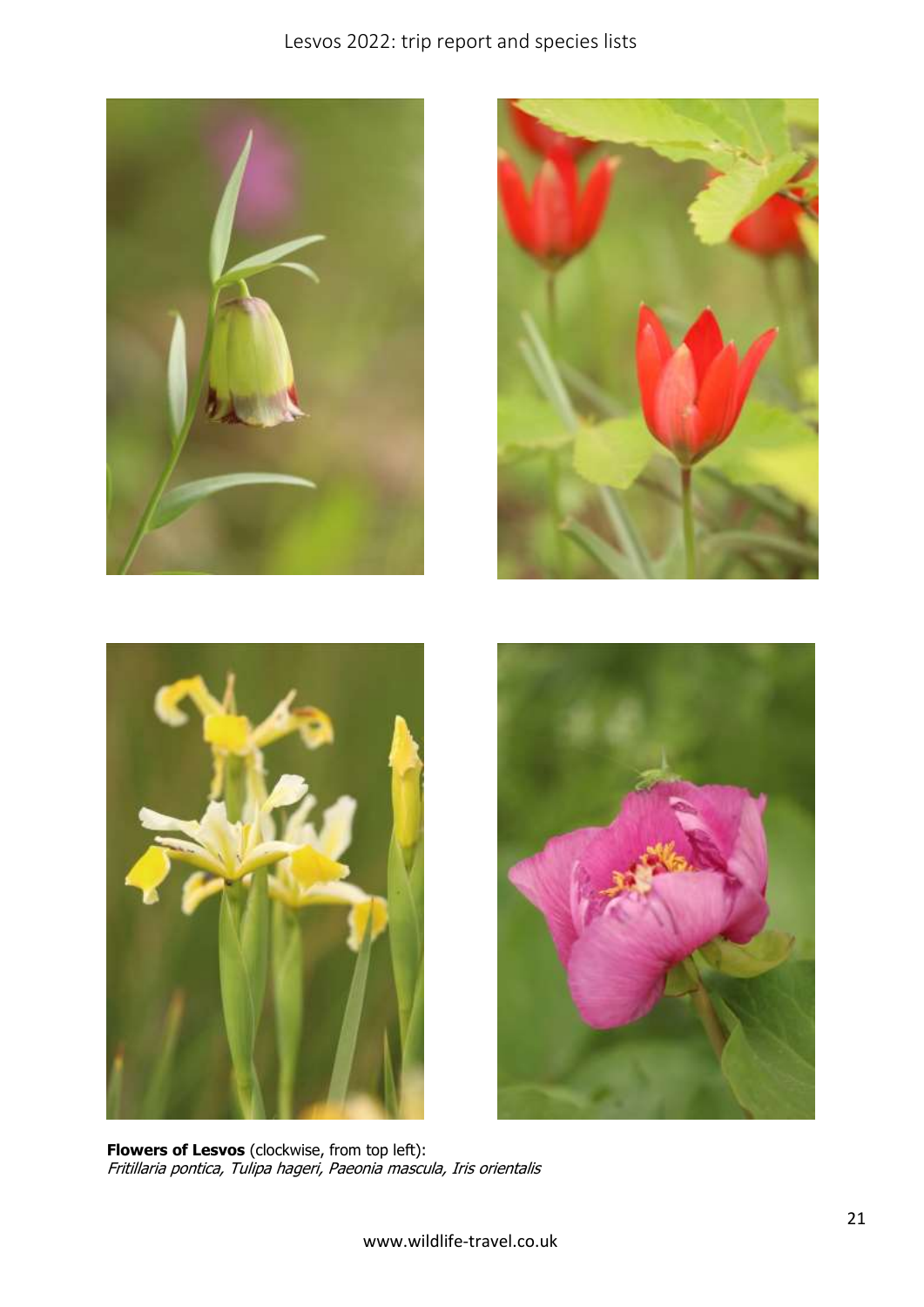



**Inverts of Lesvos** (clockwise, from top left): Eastern Dappled White, Dark Spreadwing, Aegean Fritillary, Eastern Festoon